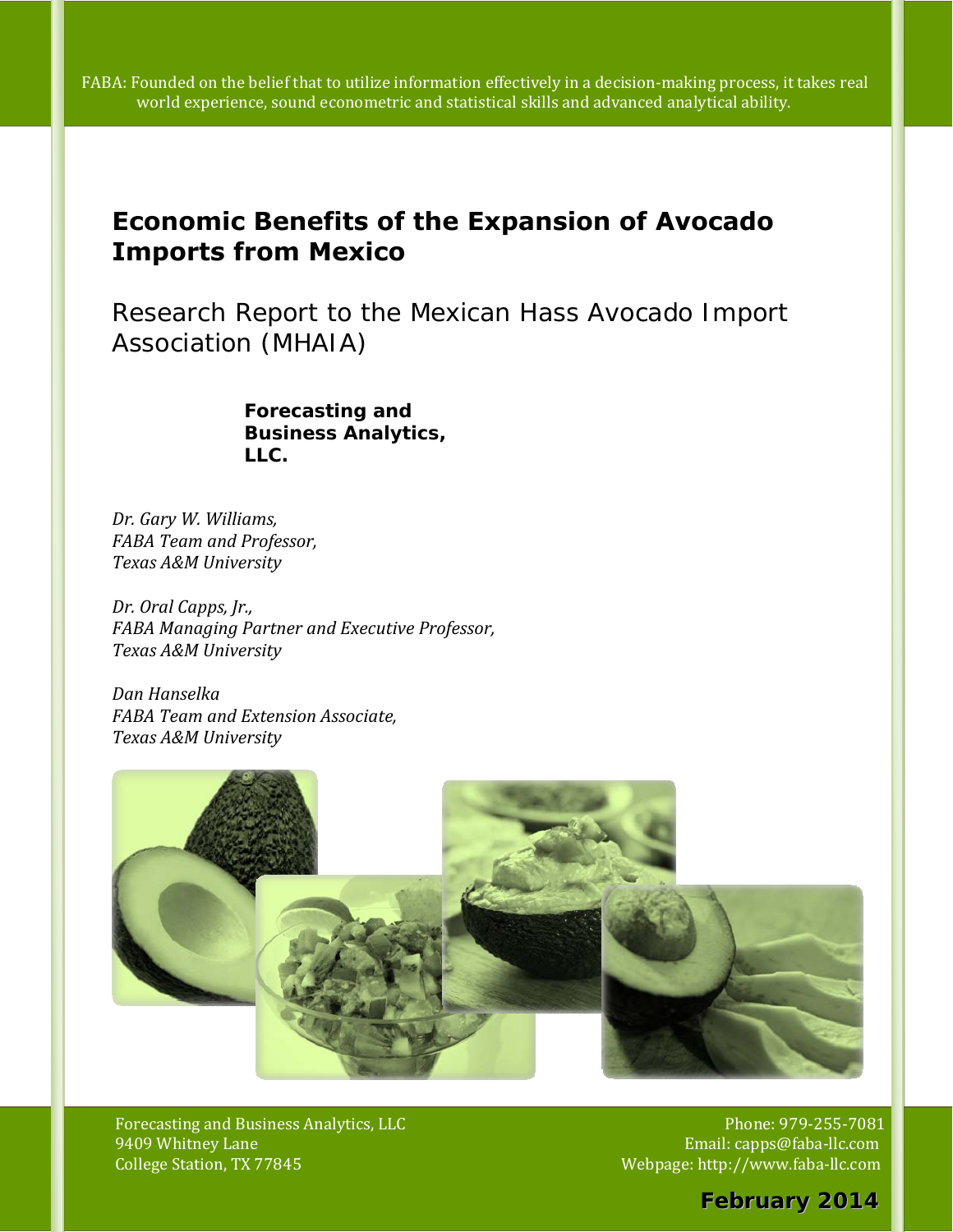#### **Economic Benefits of the Expansion of Avocado Imports from Mexico**

Gary W. Williams, Oral Capps, Jr., and Daniel Hanselka Forecasting and Business Analytics, LLC

Since Adam Smith wrote his treatise on *The Wealth of Nations* in 1776, economists have understood that imports do not reduce or slow economic growth but lead directly to faster economic growth and improved standards of living in both the exporting and importing countries by fostering specialization and the transfer of technology. In the process, jobs are created in both countries and both enjoy higher standards of living.

In recent years, U.S. imports of avocados, particularly from Mexico, have increased dramatically. The growing imports not only are expanding consumer food availability and choices but also, according to the economic theory of international trade, should be contributing positively to the U.S. economy. Imports of avocados from Mexico stimulate market activities along the avocado import supply chain and much beyond as the economic impact of those activities multiply through the economy. The question, however, is whether or not imports of Mexican avocados have actually contributed to the growth of the U.S. economy as might be expected. If so, then what is the level and industry distribution of the economic contribution of those imports? This study addresses these and related questions. After providing some background on the economic dimensions of U.S. avocado imports, this report then lays out the methodology used to analyze the impact of imports of Mexican avocados on the U.S. economy. Then, the analytical results are discussed with a focus on the aggregate, economy-wide impacts as well as industry breakdown of those impacts. Finally, the report reviews the major conclusions and implications of the analysis.

#### **Economic Dimensions of Avocado Imports**

U.S. imports of avocados, particularly from Mexico, increased steadily between 1989 and 2004 from just under 5,000 metric tons (mt) to about 145,000 mt in 2004, mostly as a result of growing imports from Chile (Figure 1). In 2005, however, a huge jump in avocado imports from Mexico from almost 39,000 mt to over 134,000 mt in 2006 boosted total U.S. imports by 80% to over 264,000 mt. Imports from Mexico have continued to accelerate at a blistering average annual rate of 150%, reaching over half a million mt in 2013. As a consequence, imports from Chile have steadily declined from a high of 114,892 mt in 2005 to only 23,298 mt last year. Total U.S. avocado imports reached almost 556,000 mt in 2013 with Mexico accounting for 92% of those imports compared to less than 1% in 1990 and only 27% in 2004.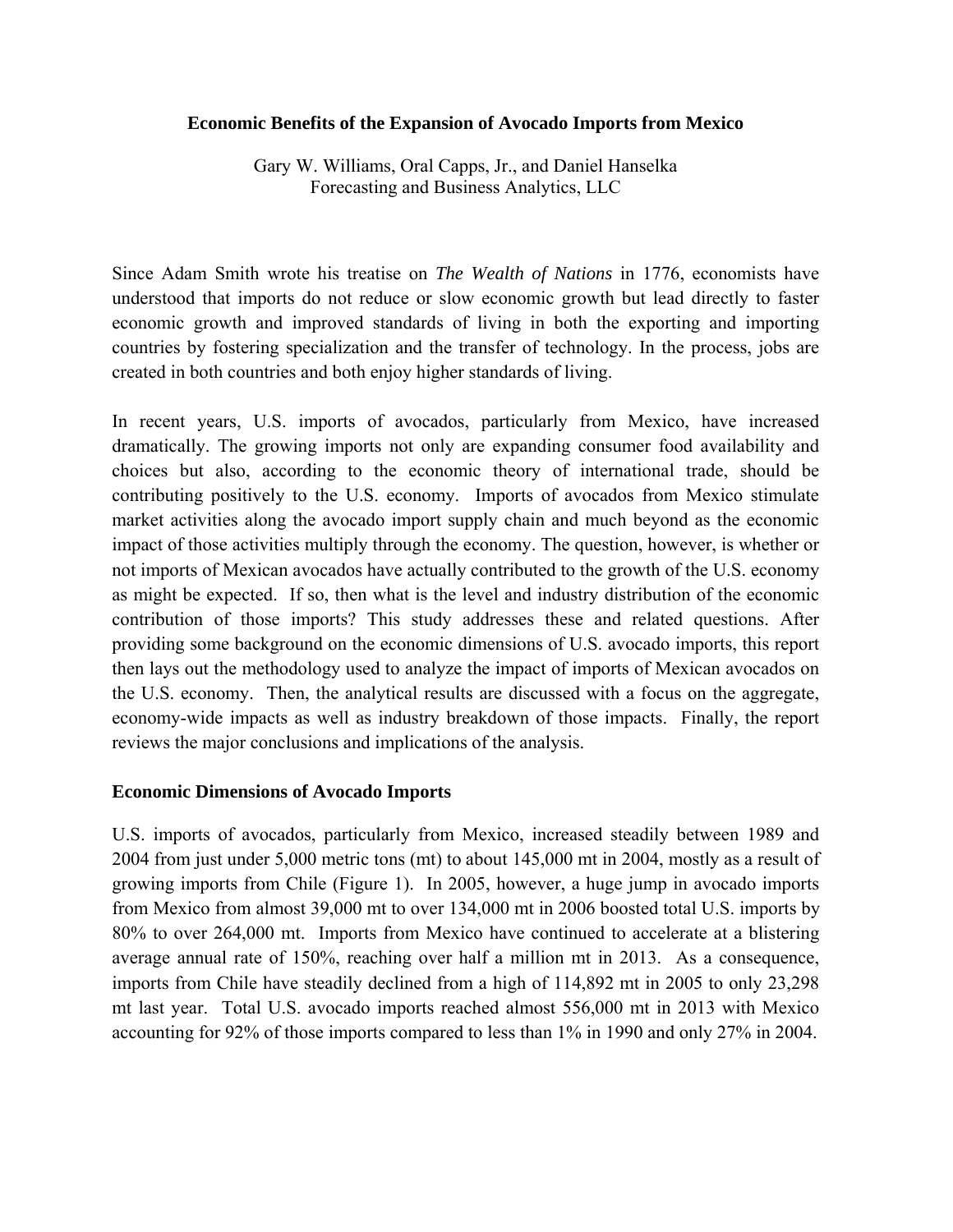

**Figure 1: U.S. imports of Mexican Avocados by Country of Origin, 1989-2013** 

Along with the growth in volume of Mexican imports, the seasonal pattern of imports from Mexico has also broadened so that Mexican avocados are now consistently available yearround. Imports of avocados from Peru generally provide a boost to summer supplies while imports from Chile and the Dominican Republic provide a winter enhancement of domestic supplies. Occasional inflows come from New Zealand are also common.

The growth of U.S. avocado imports in recent years, particularly from Mexico, is mainly the result of two interrelated key forces – growth in U.S. consumer demand for avocados and the easing of U.S. import bans on Mexican avocados as a result of NAFTA negotiations. As imports grow, the U.S. avocado supply chain expands and multiplies the effects of the growing imports throughout the economy.

# *U.S. Avocado Consumption*

Despite growing imports from Chile, annual U.S. avocado consumption varied only slightly between about 200,000 mt and 300,00 mt (about 1 lb to 2 lb per capita) through the 1980s into the early 2000s (Figure 2). Then in about 2002/03, consumption began to take off, more than doubling to 761,537 mt by 2013 with per capita consumption hitting a record 5.3 lb. The growth of imports from Mexico greatly facilitated that growth. The growing U.S. demand for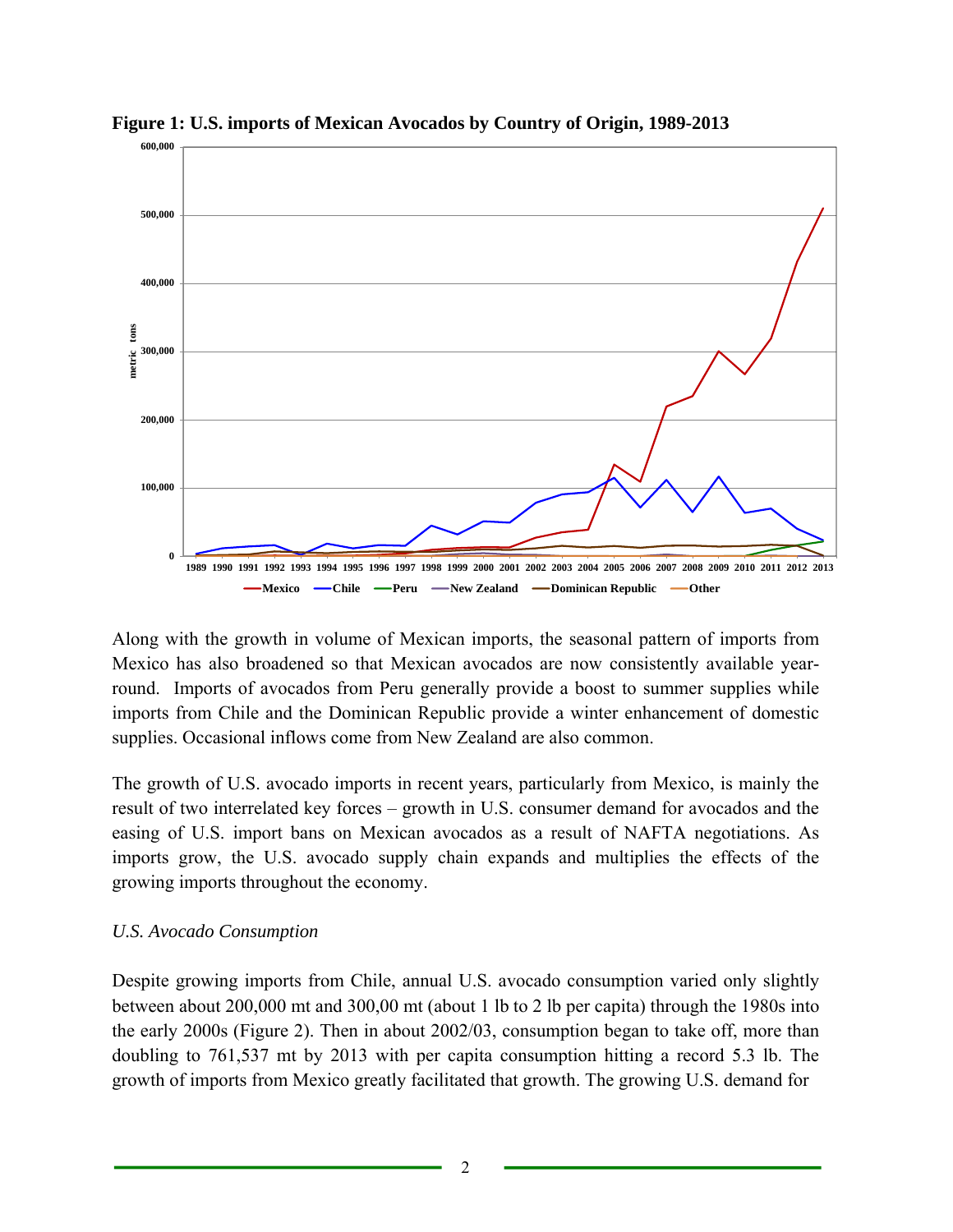

**Figure 2: U.S. Domestic Utilization of Avocados, Total and Per Capita, 1980/81-2012/13** 

avocados is the result of various forces, including the growth of the U.S. Hispanic and Caribbean population, a rapidly spreading consumer trend towards ethnic as well as healthpromoting foods, and intensifying promotion efforts by the U.S. avocado industry under the Hass Avocado Promotion, Research and Information Order established in 2002.

In the United States, avocados are traditionally consumed fresh in salads, as a side dish, or as guacamole. The growth of the U.S. Hispanic and Caribbean population, however, has spurred the demand for avocados as ingredients in their own traditional dishes. At the same time, an explosion of fusion foods featuring Hispanic and Caribbean cuisine in the U.S. has integrated avocados solidly into U.S. diets in a growing range of dishes. The fast food industry has increasingly added avocados to their menus as the growth in avocado imports now allow these food chains to keep avocados on the menu year-round (Polis, 2012).

Avocados have been touted as one of the so-called super foods enhancing its demand among increasingly health conscious U.S. consumers. Avocados are a nutrient-dense food and are high in insoluble fiber as well as potassium, the B vitamins, vitamin E, magnesium, and folate. Health claims for the avocado abound, including the ability to regulate blood pressure, prevent heart disease, encourage healthy bones, support cardiovascular health, and stave off migraines. While avocados are high in fat content, most of it is of the healthy monounsaturated type, reported to reduce "bad" cholesterol (low-density lipoproteins or LDLs) and to help increase "good" cholesterol (high-density lipoproteins or HDL).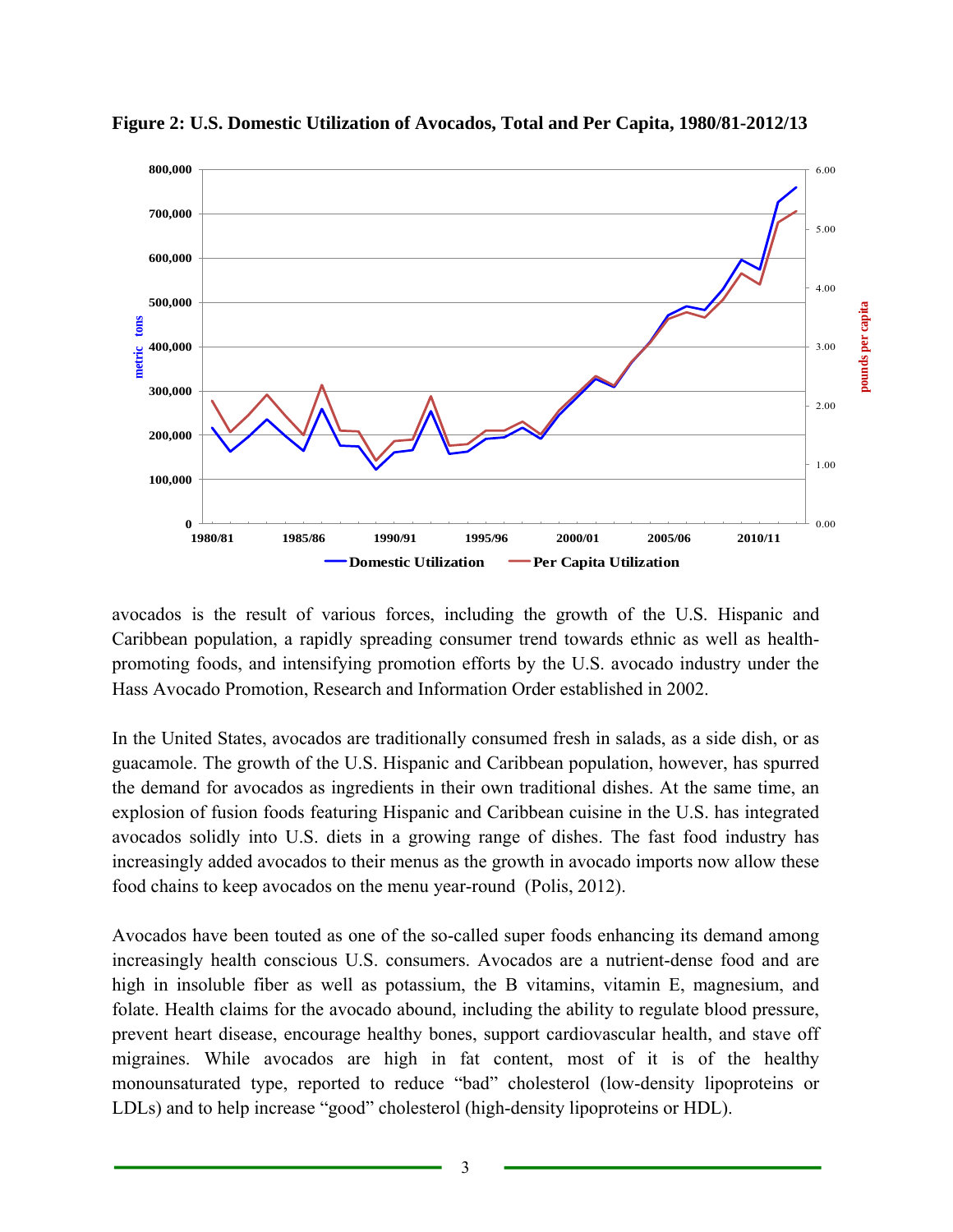Avocados consumed in the western region of the U.S., and particularly California where over a third of the U.S. Hispanic population lives, are primarily of the Hass variety (Pollack and Perez, 2006). Although more than two dozen varieties of avocados are grown commercially in the United States, Hass avocados comprise 96% of U.S. avocado consumption and, hence, are the most widely available. Hass avocados have a thick, leathery skin that turns dark greento-black as the fruit matures. With the second largest U.S. Hispanic population, Texas is also a large market for Hass avocados. Mexico produces Hass avocados almost exclusively so most U.S. avocado imports are of the Hass variety. Retail and food service markets reportedly prefer Hass avocados for consistency (Pollack and Perez, 2006). Also, Hass is the variety most heavily promoted by the industry through the Hass Avocado Promotion and Research Order.

Green-skinned avocados are common in the eastern half of the U.S. where the larger populations of Caribbean immigrants are found. The Florida avocado industry is the primary supplier of green-skinned avocados to these markets. Green-skinned avocados are generally larger in size than Hass avocados and have less fat and more moisture (Pollack and Perez, 2006). Green-skinned varieties are also thinner skinned than the Hass and tend to bruise more easily during shipment which tends to limit the range of their market

### *U.S. Import Bans on Avocado Imports*

U.S. avocado consumption growth was constrained for many years by a USDA ban on imports of Mexican avocados implemented in 1914 to prevent entry of avocado seed weevils into the United States. The ban was partially lifted in 1993 when USDA allowed Mexican avocados to be shipped to Alaska under strict production and shipping requirements. The NAFTA agreement facilitated the easing of geographical and seasonal restrictions on Mexican avocado imports on three subsequent occasions leading to year-round access to all U.S. States except California, Florida, and Hawaii in 2005. Full access of Mexican avocados to all U.S. States was granted in 2007 although certain safeguards like annual field surveys and packinghouse requirements remain to protect against the entry of avocado pests. The easing of the U.S. import ban on Mexican avocados was undertaken as part of a systems approach to risk management in which sequential safeguards were put in place to progressively reduce risk. The idea was to insure that if one safeguard failed, other safeguards would be in place to help minimize the risk of pests or diseases (Roberts and Perez 2006).

# *The Avocado Import Supply Chain*

Imported avocados are packed in the country of origin and shipped to U.S. markets to various buyers. A large majority of Mexican avocados come from Michoacán and Jalisco in Mexico by truck through Texas border crossings. The imported avocados may be shipped to wholesalers who distribute them to supermarkets and other retail establishments or processors.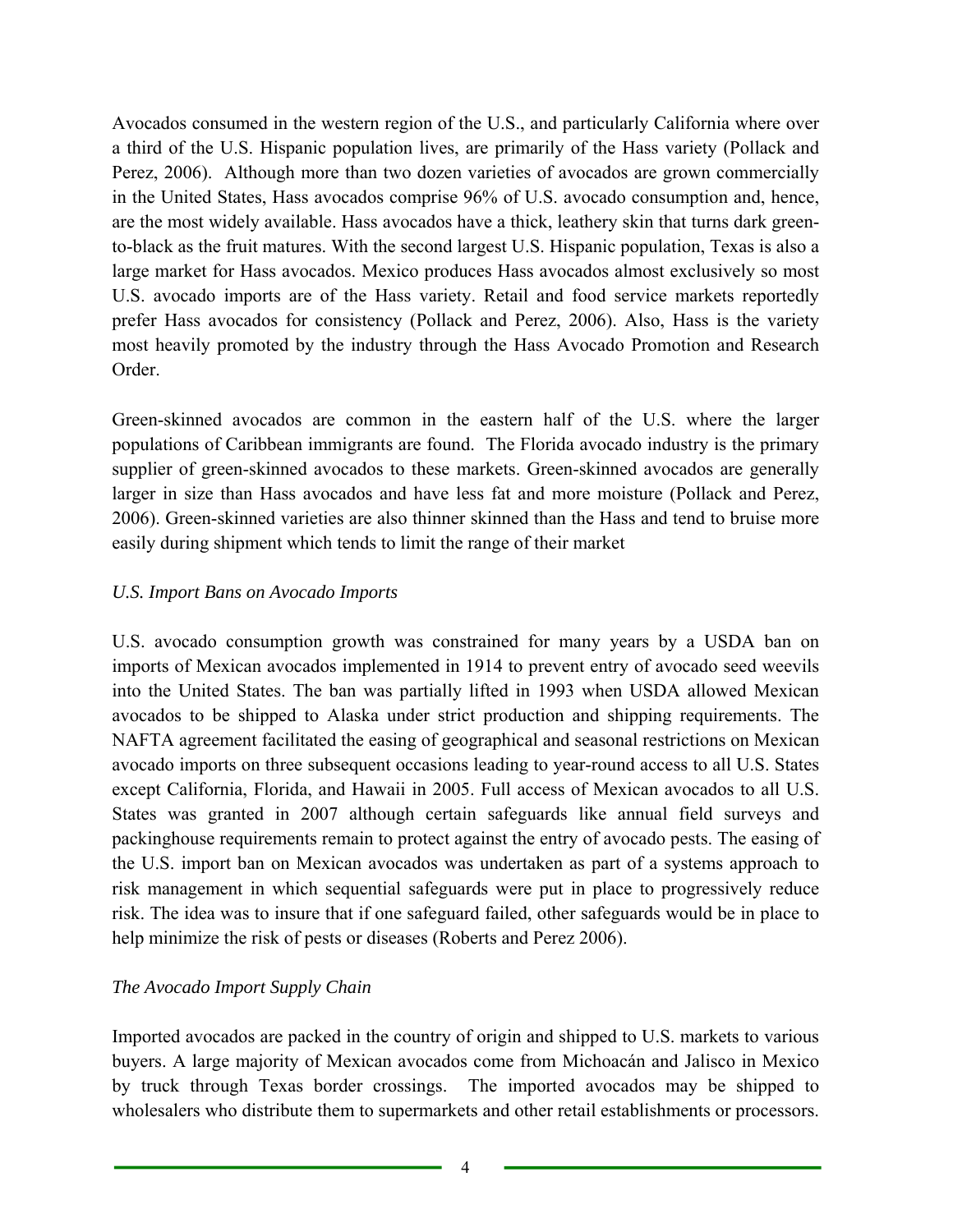Alternatively, imports may be shipped directly to supermarkets or to processors for valueadded processing for sales to restaurants, fast-food establishments, and other retailers.

As avocados move from U.S. ports of entry to wholesalers, distributors, processors, supermarkets, restaurants, fast-food establishments, and elsewhere along the supply chain, they generate economic growth by stimulating economic activity within the avocado supply chain itself and, as a result, economic activity along associated supply chains with which the avocado import supply chain intersects. For example, shipments of avocados passing through U.S. land or water ports require services from port officials such as the U.S. Customs and Border Protection and other Federal Inspection Agencies responsible for the enforcement of federal laws pertaining to such activities. Avocados passing through maritime ports require a large range of services related to the transfer of goods from water to land transportation. As the avocados move from the ports, the shipments of imported avocados stimulate a large number of other economic activities related to transportation, wholesale and retail trade, advertising, construction, finance, manufacturing, infrastructure, and numerous after-market services.

The economic activities stimulated at each point in the supply chain not only generate services and jobs at those points but also services and jobs along the supply chains that intersect at those points. For example, overland transportation of avocados requires fuel. That demand for fuel generated by the transport of imported avocados generates a demand by fuel retailers for fuel from their suppliers who then must demand more fuel from refiners who demand more oil from oil suppliers and so on. At each point on the fuel supply chain, the additional demand for fuel initiated by the shipments of imported avocados contributes to profits and employment. In addition, the suppliers of fuel equipment, transportation services, repair services, and other fuel support services are also all benefitted by the additional demand for fuel generated by avocado imports. The same process holds true at each point in the avocado import supply chain resulting in additional economic activity along transportation, wholesaling, retailing, and other supply chains that intersect with the avocado import supply chain.

# **Methodology**

In this study, we use two competing yet independent methodologies to measure the relationship between U.S. imports of avocados from Mexico and the U.S. economy. We first employ economic impact analysis and focus particularly on the contribution of avocado imports from Mexico in 2012 to the value of U.S. output, U.S. value-added, employment, labor income, and taxes paid (federal, local, and state-level) in that year. Then we employ a quantitative, econometric procedure to directly measure the statistical relationship between the U.S. economy and avocado imports from Mexico over time. In this procedure, we focus on the extent to which changes in U.S. employment can be explained by the imports. The two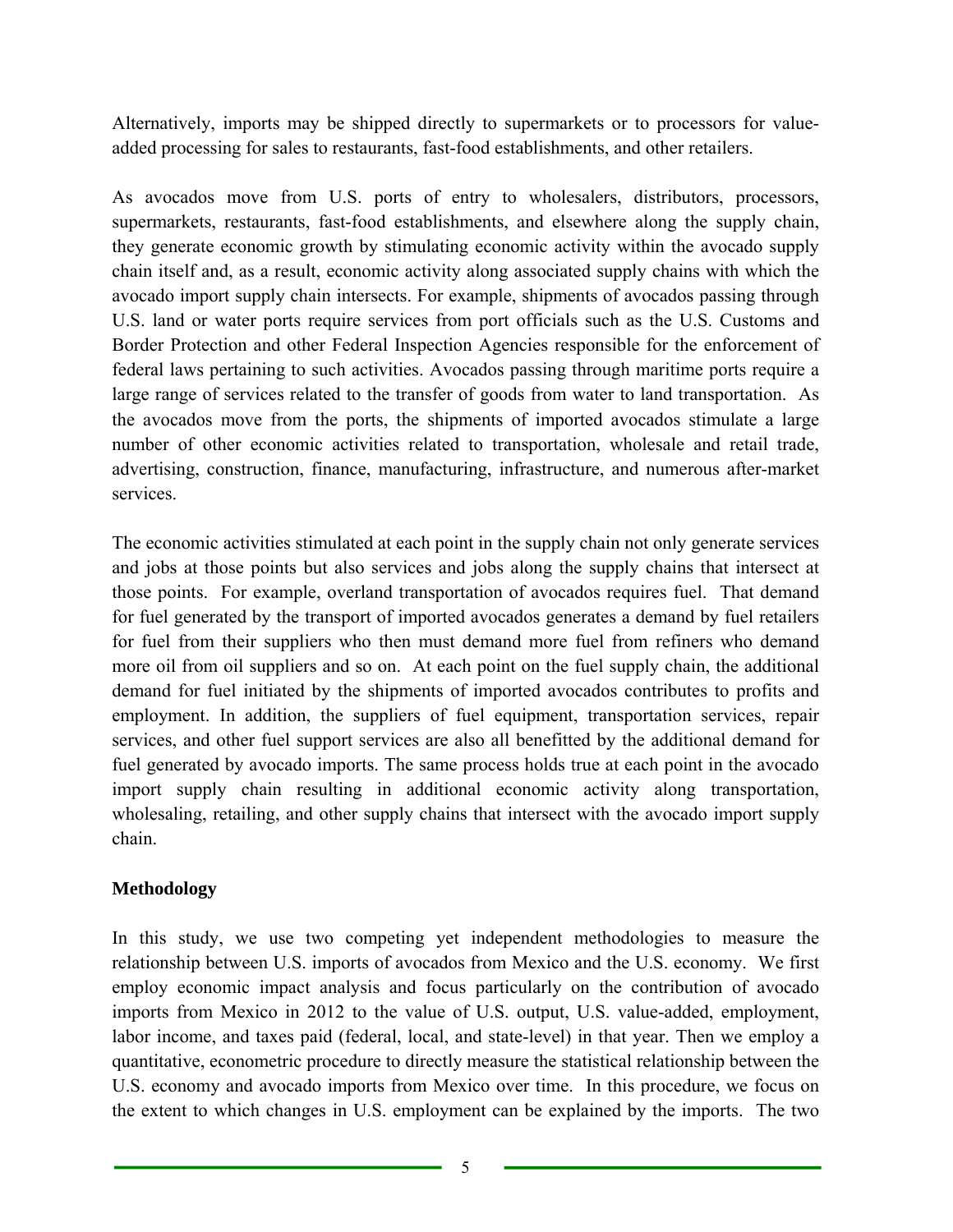methodologies serve as checks on each other, providing independent measures of the effects of avocado imports specifically on U.S. employment levels. If the results of the econometric analysis are similar to those of the economic impact analysis with respect to the employment impact of avocado imports from Mexico, then the level of confidence that can be placed in the results of the economic impact analysis increases. If the results of the two methodologies are dissimilar in their conclusions regarding the U.S. employment effects of avocado imports but are of the same order of magnitude, then they provide a useful range of likely impacts. If the results are highly dissimilar, then the level of confidence that can be placed in the measured impacts decreases.

### *Economic Impact Analysis Methodology*

To determine the extent of the impact that imports of Mexican avocado have on the U.S. economy, this study first measures the direct, indirect, and induced effects of avocado imports on the U.S. economy. The *direct effects* on the economy are the initial economic activities measured that are impacted by imports. The direct effects result in two types of secondary effects. The *indirect effects* result from the purchase of inputs among local industries as a result of the imports. The *induced effects* result from the expenditure of institutions such as households and governments benefitting from increased activity among local businesses.

The general methodology employed is referred to as "economic impact analysis" (or economic contribution analysis) and is based on the idea that a dollar spent in a region or country stimulates additional economic activity or multiplies as it circulates through the economy. To estimate the economic impact of the sale of imported avocados from Mexico through the import supply chain, we use the IMPLAN input-output system. Input-output analysis is based on the idea that a change in one sector of the economy has effects on other sectors of the economy. Input-output analysis captures the relationships between industries and estimates the change in each sector's sales due to an initial change in final demand for a given industry's output. The sum of these changes is the industry's multiplier.

To measure impacts, the IMPLAN model produces multipliers which estimate the total economic impact of expenditures within an economy. Multipliers are calculated based on the purchasing patterns of industries and institutions in the regional economy. Each industry and region combination has a unique spending pattern and a unique multiplier relating to the direct, indirect, and induced effects of the spending.

Four types of economic effects are reported in IMPLAN analyses. The *employment*  contribution measures the number of jobs (both full-time and part-time) attributable to the direct economic activity stimulated. The contribution to *labor income* measures the effect of spending by businesses on the incomes of households and indicates a benefit to local residents. The *value-added* measures the contribution to gross domestic product and indicates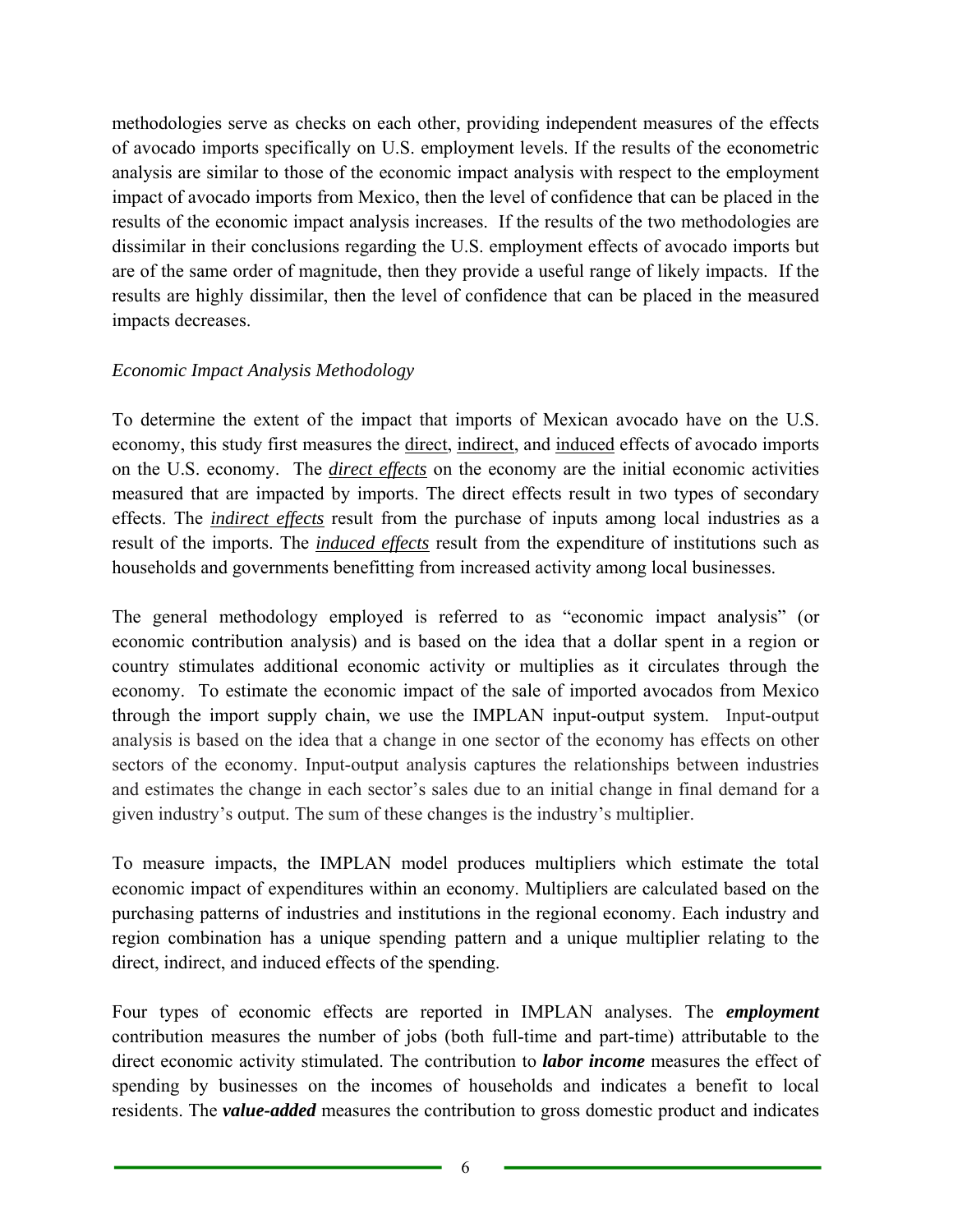the return to resources used by the business. The *output* contribution measures economic activity (total spending) generated. Labor income is a subset of value-added which is part of output. Together, these different effects help to give a better perspective of the contribution of an economic activity like avocado imports but they are three separate views and not meant to be summed.

The foundation of a community's economy is those businesses which sell some or all of their goods and services to buyers outside of the community (Woods et al., 2007). Such a business is a considered to be a "basic industry". Figure 3 illustrates the major flows of goods, services, and dollars of any economy. The flows of products out of, and dollars into, a community are represented by the two arrows in the upper right portion of Figure 3. To produce these goods and services for "export" outside the community, the basic industry purchases inputs from outside of the community, labor from the residents or "households" of the community, and inputs from service industries located within the community. The flow of labor, goods, and services in the community is completed by households using their earnings to purchase goods and services from the community's service industries. A depicted Figure 3, a change in any one segment of a community's economy will have reverberations throughout the entire economic system of the community (Woods et al., 2007).

### *Econometric Analysis Methodology*

In addition to the use of the IMPLAN analysis, we also conduct a quantitative, econometric analysis of the impact of Mexican avocado imports (shipments) on U.S. non-farm employment. In this analysis, we hypothesize that Mexican avocado shipments into the U.S. market have affected the number of total U.S. non-farm workers over time, controlling for all other factors. Specifically, we examine the statistical relationship between changes in monthly imports of avocados from Mexico and changes in the level of U.S. employment over the January 2004 to December 2013 period. Through this procedure, we statistically estimate both the short-run and long-run impacts of avocado imports on U.S. employment. We use those statistical results to calculate the short-run and long-run elasticities of U.S. employment with respect to avocado imports from Mexico. The elasticities are measures of the percentage change in U.S. employment that occurs from each 1% change in avocado imports in either the short-run or long-run.

### **Analysis of the Benefits to the U.S. Economy from Imports of Avocados from Mexico**

In this section, the results of the economic impact analysis using the IMPLAN model are first discussed. Then the results of the econometric analysis are discussed and compared with those of the economic impact analysis.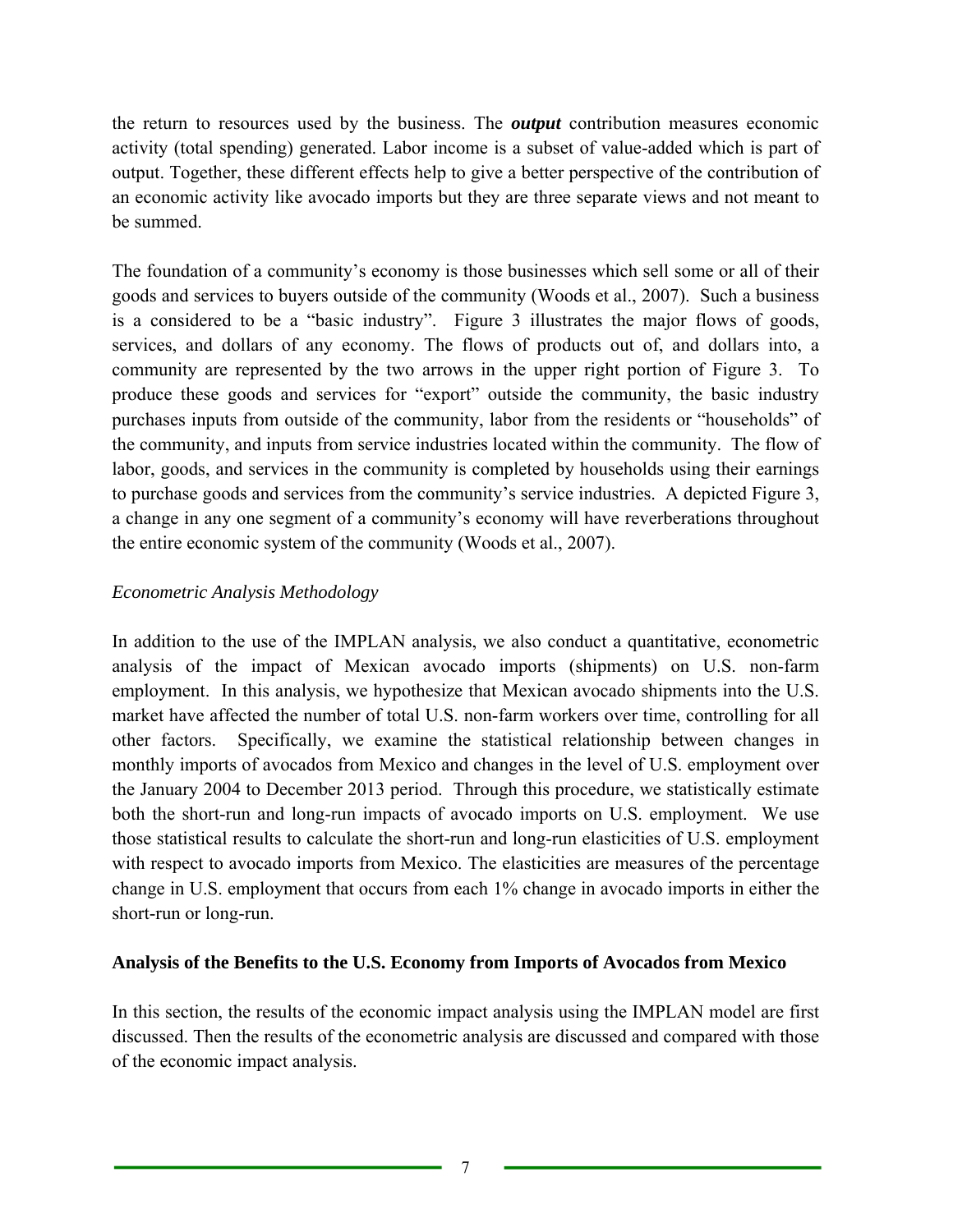

**Figure 3: Overview of Community Economic System** 

*Economic Impact Analysis* 

After reviewing the procedures followed in using the IMPLAN model for this specific analysis, a summary of the aggregate economic impacts of avocado imports on the U.S. economy are discussed with an emphasis on the contribution of avocado imports to the value of U.S. output, U.S. value-added, U.S. employment, U.S. labor income, and U.S. taxes paid (federal, state, and local). Then the avocado import impact multipliers are presented. The multipliers demonstrate the dollar value of the contribution of imports of Mexican avocados to U.S. output, U.S. value added, and U.S. labor income per dollar of avocado imports. An employment multiplier is also presented which reflects the number of U.S. jobs generated per million dollars of avocado imports from Mexico. Finally, a tax multiplier is presented which shows the value of all taxes generated at the federal, state, and local levels as a result of all activities stimulated by avocado imports from Mexico as a share of the value of imports. The aggregate economy-wide impacts are then broken down by industry to provide some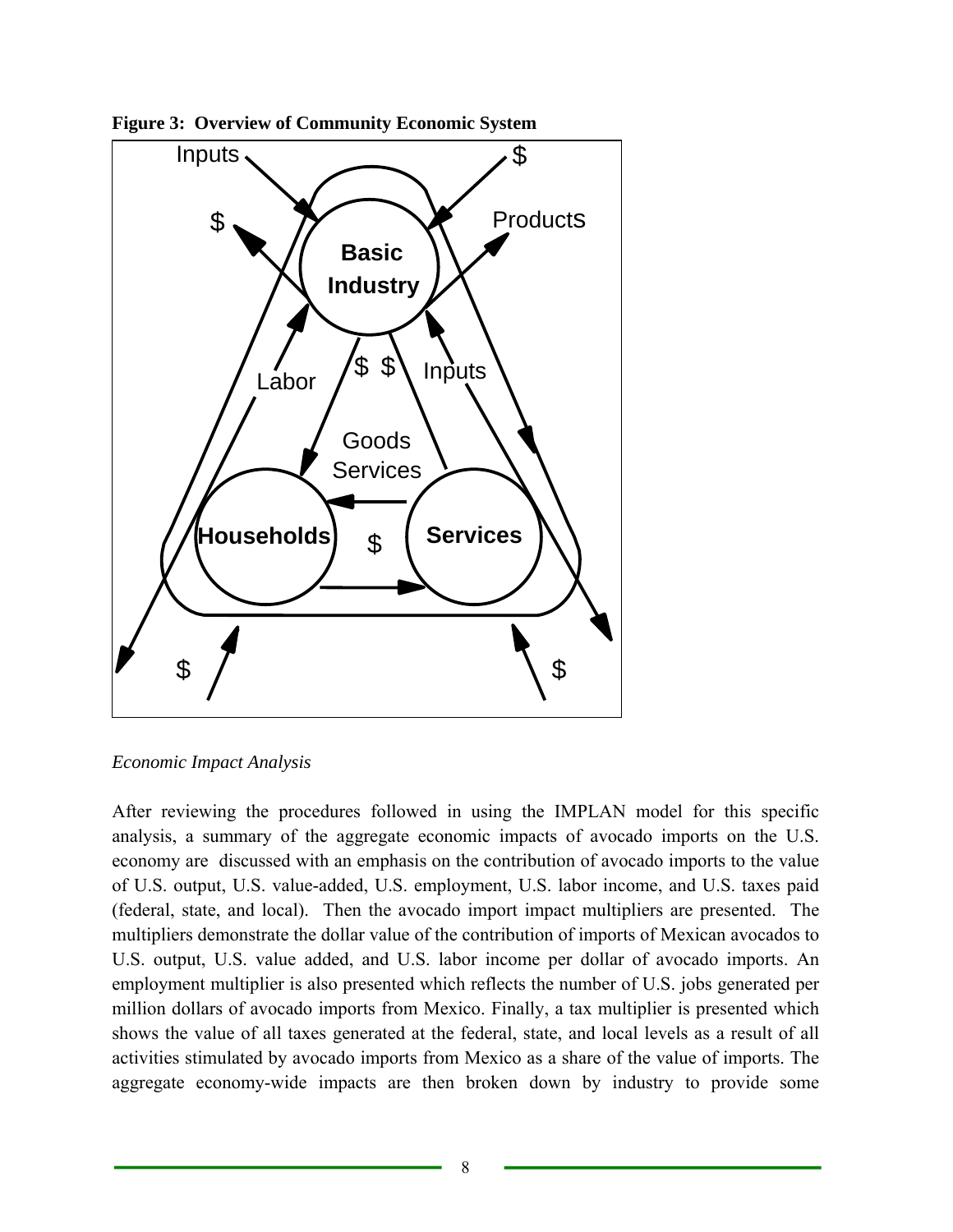indication of the industry distribution of the contribution of avocado imports from Mexico to the U.S. economy.

# Procedures Followed in the Analysis

Before the economic impact analysis of avocado imports from Mexico to the U.S. could begin, an IMPLAN input-output model of the United States had to be constructed. Using 2010 data for the United States, the IMPLAN software was used to write component information, add structural matrices, create regional absorption tables, commodity balances, market shares, and inter-international transfers, and compute and create multipliers for the U.S. model. By constructing social accounts that describe the structure and function of a specific economy, IMPLAN creates a localized model to investigate the consequences of projected economic transactions in a geographic region (IMPLAN, 2013b).

With the U.S. model constructed, the next step in the analysis process was to determine what sector in IMPLAN to use in conducting the analysis of the avocado imports. IMPLAN consists of 440 different sectors from production to transportation, wholesale, manufacturing, retail, services and others. For this particular analysis, industry sector 319 – wholesale trade businesses was used because this industry sector best reflects the impact that avocado imports from Mexico would have on the U.S economy.

Within the U.S. model, the production function for the wholesale trade businesses industry sector was edited to reflect sales of avocados by adjusting the calculated IMPLAN coefficients for the various commodities associated with the 440 sectors that contribute to the production function of sector 319. The coefficients calculated by IMPLAN for those associated commodities not directly needed for the operations of the wholesale trade businesses sector, specifically things that are cost of goods sold, were summed up and added to the current IMPLAN coefficient for "commodity 3436 – Noncomparable foreign imports". After modifying the coefficient for "Noncomparable foreign imports," the above mentioned selected commodity coefficients were set to zero, and the model's coefficients were rebalanced and saved. With the adjustments made to these coefficients, the model's multipliers were then re-constructed to reflect these coefficients changes. The reason for modifying these coefficients (production function) in the wholesale trade businesses industry (sector 319) was to enable the results of the model to best reflect the impact of importing rather than domestically producing avocados. Further, with these adjustments it allows the backward leakages associated with avocado farming/production to be stopped and not included in the impact analysis, while still allowing for the impacts for the other backward leakages to be reflected for the other associated industry sectors (transportation, warehousing, storage, etc.).

Following the reconstruction of the multipliers, the next step was to select an "industry change" activity with an event for the wholesale trade business industry. An activity is a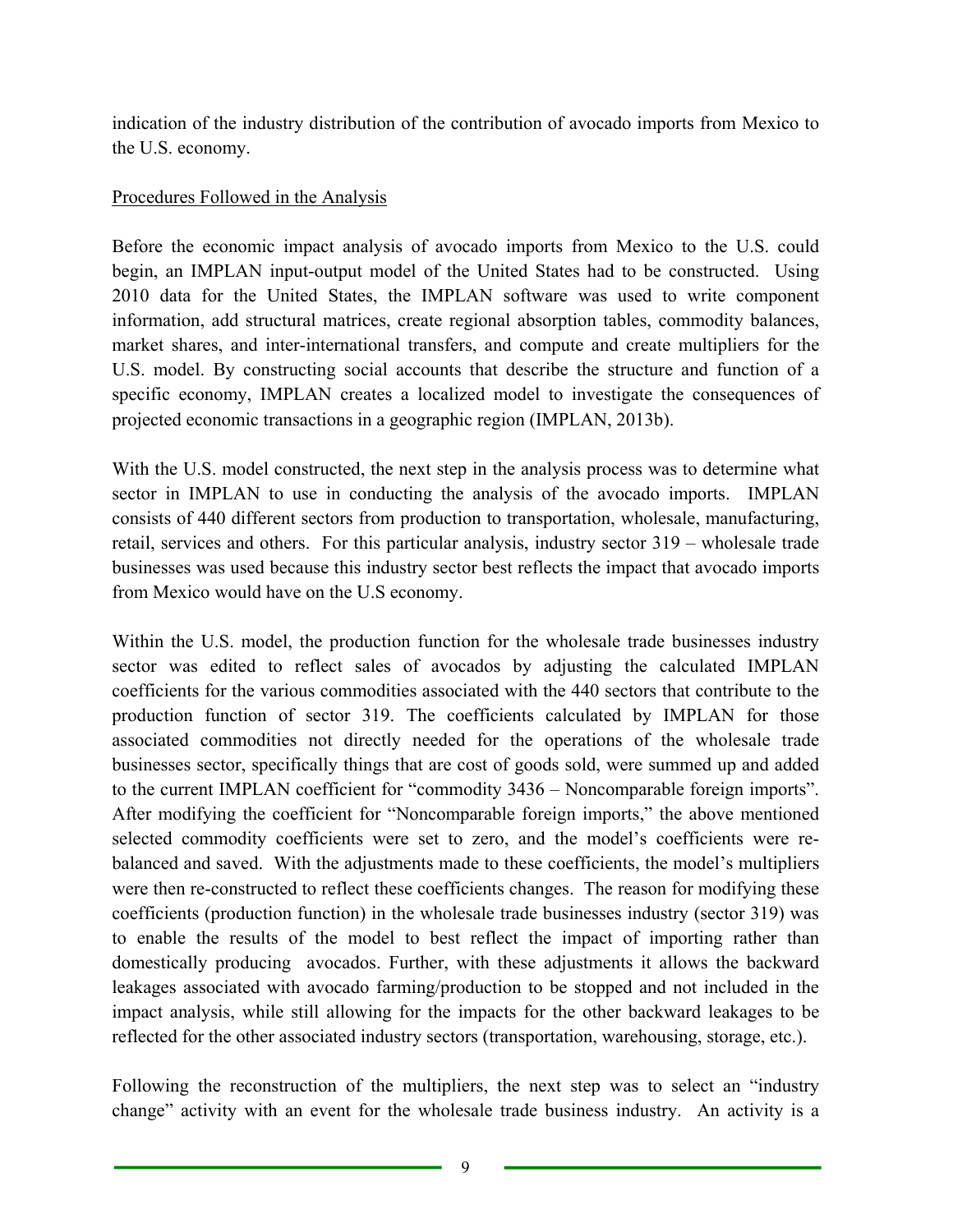grouping of one or more events that represents a related change within the study area (IMPLAN, 2013a). The value of avocado imports from Mexico to the U.S. for 2012 was then entered as the industry sales for the wholesale trade businesses sector event within the U.S. model. At this point in the analysis, IMPLAN requests whether gross retail sales or gross retail margin be selected. For this analysis, gross retail margin was selected in order to best reflect the producer price and not the purchase price. Producer prices are the prices received by the producer for the goods and services that are sold or the prices paid by the store to its suppliers (IMPLAN, 2013a). With the avocado import value entered in the model, the analysis of this industry change to the U.S. economy was conducted which entailed selecting and naming a scenario for the given "industry change" activity, analyzing a single region, whereby IMPLAN conducted direct, indirect, and induced impacts.

Finally, summary and industry sector results for the direct, indirect, induced, and total effects for output (total spending), employment (full and part-time jobs), value added (contribution to GDP), labor income (employee compensation), and taxes (local, state, and federal) were reported within the IMPLAN model for this particular industry change activity.

#### Summary of Aggregate Results

The analysis provides clear evidence that avocado imports from Mexico have a substantial impact on the U.S. economy along the avocado import supply chain which has a multiplier effect along intersecting supply chains, generating output, value-added, income, jobs and taxes as a result. The total of all the direct, indirect, and induced effects of the \$762.311 million of imports of Mexican avocados in 2012 on U.S. output or total spending amounted to \$1.734 billion (Table 1). That is, the \$762.311 million of U.S. imports of Mexican avocados in 2012 stimulated economic activity in the United States that generated a total of \$1.734 billion in output or total spending. At the same time, the total economic activity stimulated by those imports added \$1.231 billion in 2012 to the U.S. GDP (value-added), created \$690.2 in U.S. labor income, \$165.3 million in taxes (federal, state, and local), and added 11,248 jobs.

### Implied Impact Multipliers

Every dollar of Mexican avocados imported in 2012 generated \$2.27 in gross output, \$1.59 in GDP (value-added), and \$0.91 in labor income (Table 2). Every million dollars of imports generated 14.8 jobs in the U.S. economy. Taxes generated by the imports amounted to 21.3% of the value of the imported avocados (Table 2). Stated in this way, these impacts measure the multiplier effect of the imports. That is, they indicate how much additional output, GDP, etc. is generated by each dollar of imports. For example, for every \$100 million increase in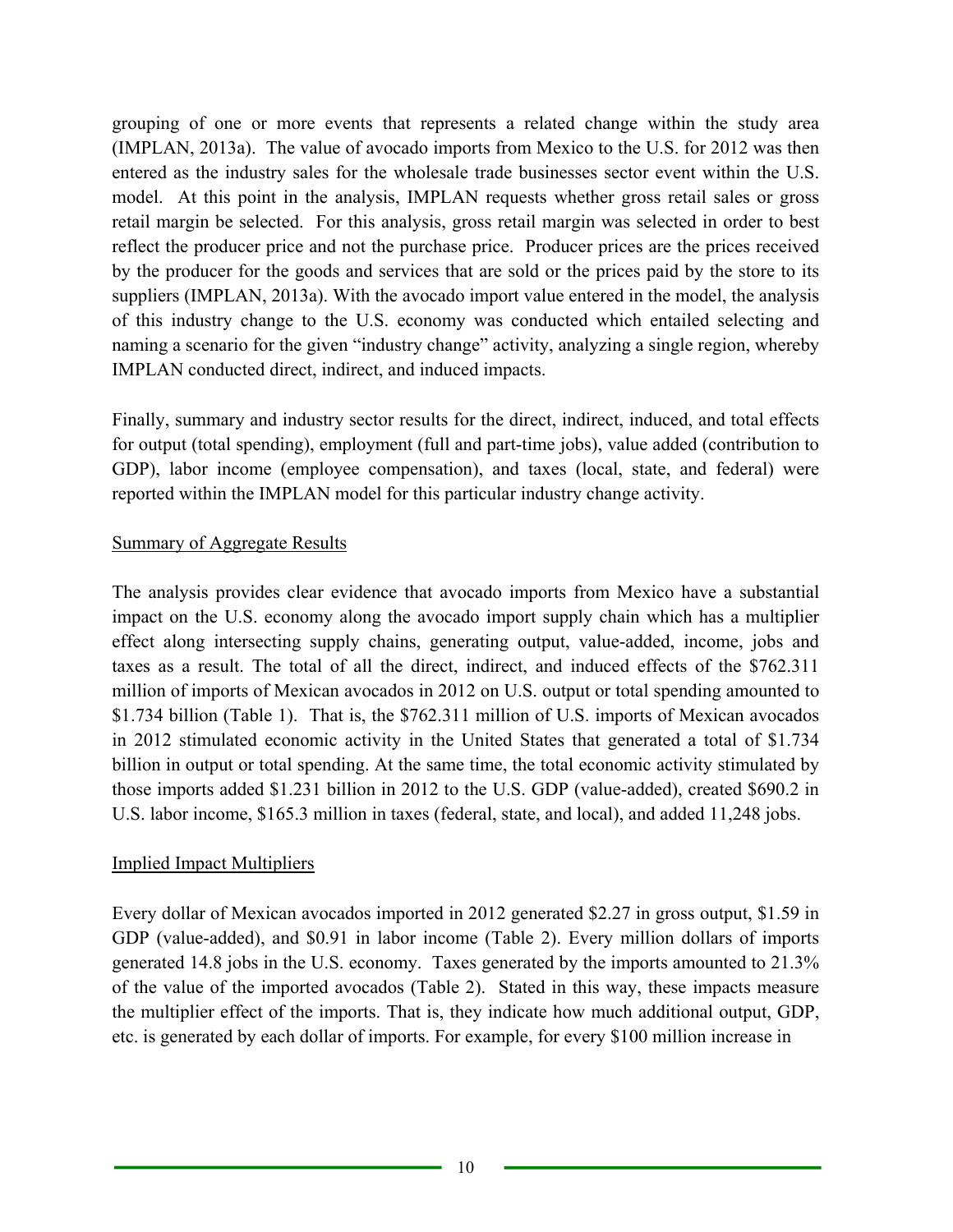| Output<br>$$$ million)    | Value-added<br>$$$ million) | Employment<br>(no. of jobs) | Labor Income<br>(\$ million) | Taxes*<br>$($$ million $)$ |
|---------------------------|-----------------------------|-----------------------------|------------------------------|----------------------------|
| \$1,734.0                 | \$1,213.1                   | 11,248                      | \$690.2                      | \$165.3                    |
| $(0.01\% \text{ of GDP})$ |                             | $(0.008\% \text{ of U.S.})$ |                              |                            |

**Table 1: Summary Economic Impact of 2012 Avocado Imports** 

\* federal, state, local.

**Table 2: Impact Multipliers of 2012 Avocado Imports** 

| Output<br>Multiplier<br>(\$output/<br>\$imports) | Value-added<br>Multiplier<br>(\$VA/\$imports) | Employment<br>Multiplier<br>(jobs added/\$milllion<br>imports) | Labor Income<br>Multiplier<br>(\$income/<br>\$imports) | Tax<br>Multiplier<br>$\frac{6}{6}$ of import<br>value) |
|--------------------------------------------------|-----------------------------------------------|----------------------------------------------------------------|--------------------------------------------------------|--------------------------------------------------------|
| \$2.27                                           | \$1.59                                        | 14.8                                                           | \$0.91                                                 | 21.3%                                                  |

imports of Mexican avocados, U.S. output or spending increases by \$227 million while GDP increases by \$159 million, labor income by \$91 million, and employment by 1,480 jobs.

# Industry by Industry Breakdown of the Results

An industry breakdown of the economic impacts reveals that the wholesale/retail and service industries account for much of the contribution of imports of Mexican imports to U.S. economic activity as might be expected (Table 3). Together those two industries account for 86% of the contribution of imports of Mexican avocados to U.S. gross output, 92% of the contribution to the U.S. GDP (value-added), U.S. employment, and U.S. labor income, and 96% of the contribution to U.S. taxes. The manufacturing industry is also a major beneficiary of U.S. imports of Mexican avocados, accounting for nearly 9% of their contribution to gross output and 2-3% of the contribution made to GDP, labor income, employment, and taxes. Transportation and warehousing and a large number of miscellaneous services (such as advertising, insurance, accounting and legal service, repair services and more) account for much of the remaining contribution of U.S. imports of avocados to the U.S. economy.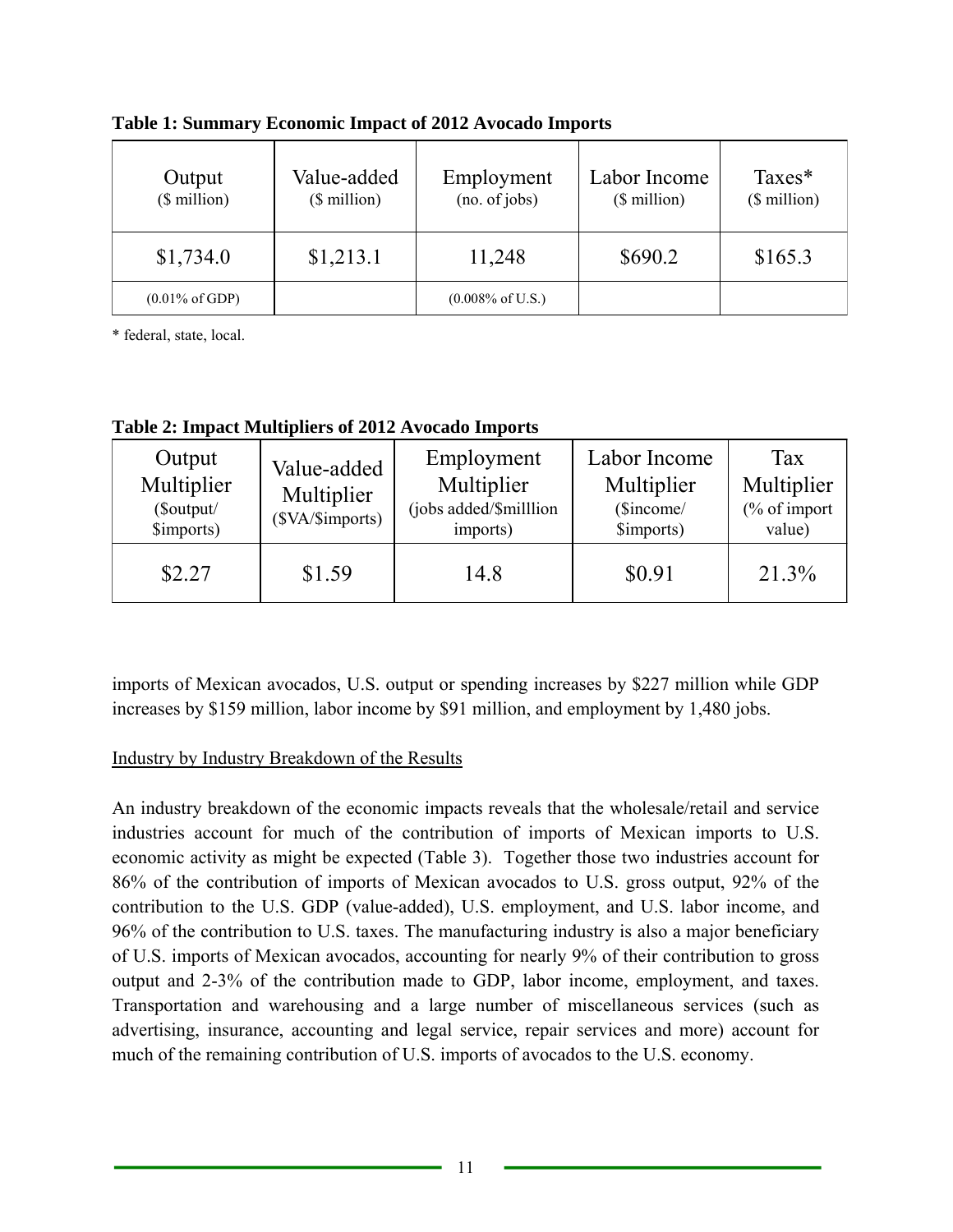| Industry                        | Output<br>(\$ million) | Value-<br>added<br>(\$ million) | Employment<br>(no. of jobs) | Labor<br>Income<br>(\$ million) | $Taxes*$<br>(\$ million) |
|---------------------------------|------------------------|---------------------------------|-----------------------------|---------------------------------|--------------------------|
| Wholesale/Retail                | \$855.6                | \$707.8                         | 5,615                       | \$403.4                         | \$146.5                  |
| Manufacturing                   | \$151.0                | \$43.8                          | 311                         | \$22.3                          | \$2.0                    |
| Transportation &<br>Warehousing | \$43.7                 | \$26.9                          | 383                         | \$19.3                          | \$1.3                    |
| Services                        | \$636.3                | \$406.1                         | 4,716                       | \$232.1                         | \$24.5                   |
| - Food & accommodation          | \$35.8                 | \$19.5                          | 571                         | \$12.3                          | \$2.6                    |
| - Other                         | \$600.5                | \$386.6                         | 4,145                       | \$219.8                         | \$21.9                   |
| Agriculture                     | \$12.5                 | \$4.9                           | 111                         | \$3.1                           | \$0.2                    |
| Other                           | \$35.0                 | \$23.5                          | 113                         | \$10.0                          | \$3.7                    |
| Total**                         | \$1,734.0              | \$1,213.1                       | 11,248                      | \$690.2                         | \$178.1                  |

**Table 3: Economic Impact of 2012 Avocado Imports by Industry** 

\* Indirect business taxes. \*\* Totals may not add due to rounding.

### *Econometric Analysis*

As a check on the IMPLAN results, we also conducted a quantitative analysis of the impact of Mexican avocado imports (shipments) on U.S. non-farm employment. In this econometric analysis, the dependent variable corresponds to U.S. non-farm employment, seasonally adjusted, expressed in thousands of persons. We hypothesize that Mexican avocado shipments into the U.S. market positively affect the level of total non-farm workers, controlling for all other factors. In order to capture potential dynamics in this relationship, we posit a polynomial distributed lag (Almon lag) model.

Mathematically, the econometric model hypothesized is as follows:

(1) US EMPLOYMENT SA FRED<sub>t</sub> = f(MEXICO IMPORTS WQ<sub>t,</sub> MEXICO IMPORTS  $WQ_{t-1}$  + random error

In equation (1), US EMPLOYMENT SA FRED<sub>t</sub>, the dependent variable, is total non-farm payroll on a seasonally-adjusted basis in a given time period t. These data are collected on a monthly frequency by the U.S. Department of Labor, Bureau of Labor Statistics (BLS). Specifically, total non-farm payroll is a measure of the number of workers in the U.S. economy excluding proprietors, private household employees, unpaid volunteers, farm employees, and the unincorporated self-employed. This measure accounts for approximately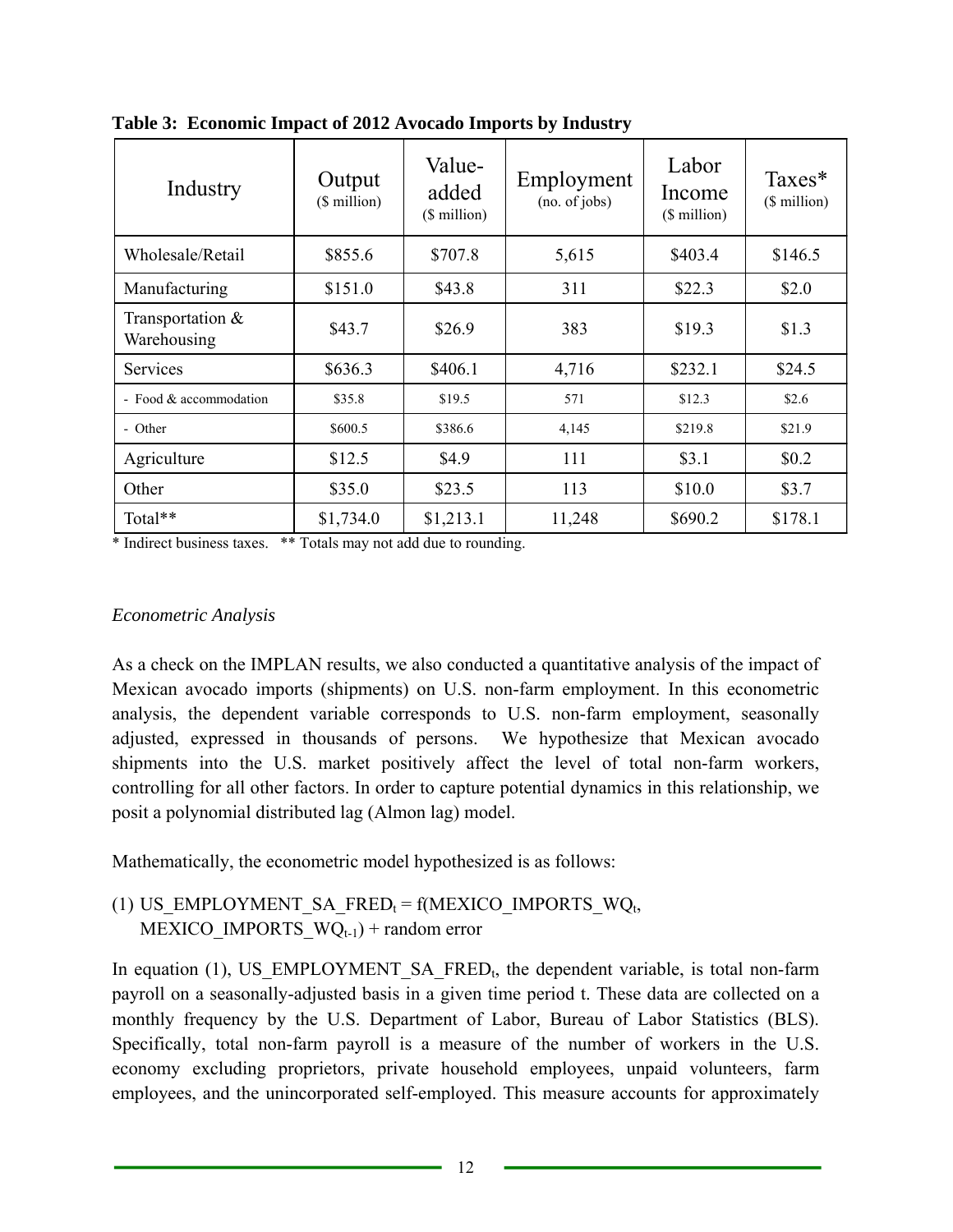number of workers ranged from approximately 105 million to 140 million (Figure 4). 80% of the workers who contribute to the gross domestic product (GDP) of the U.S. economy. Generally, this level of employment, measured in thousands of persons, is subject to fluctuations due to seasonal changes in weather, major holidays, and other forces. The BLS adjusts the data to offset the seasonal effects. Between January 1990 to December 2013, the

On the right-hand side of equation (1), MEXICO\_IMPORTS\_WQ<sub>t</sub> is an explanatory variable representing the volume of Hass avocados arriving into the U.S. market from Mexico in a given period t. Hass avocados also may arrive into the U.S. market internationally from Chile, the Dominican Republic, New Zealand, and Peru as well as domestically from California. The frequency of the volume of shipments from these respective suppliers is weekly. The data are available on the Hass Avocado Board website (www.hassavocadoboard.com). To minimize issues associated with restrictions on Mexican imports as well as to minimize structural change issues in the quantitative analysis, we employ data over the last ten years from 2004 to 2013.

Weekly volumes of Hass avocados arriving into the U.S. market from all suppliers (California, Mexico, Chile, the Dominican Republic, New Zealand, and Peru) are exhibited in Figure 5. Several observations are worth noting. First, the major suppliers of Hass avocados are California, Mexico, and Chile. On average, roughly two-thirds of the shipments originate from international suppliers and one-third from California. Second, the weekly volume of shipments from particular suppliers depends on the week in the calendar year. That is to say, a seasonal pattern exists in the volume of shipments from various suppliers. Third, Mexico commands the largest share of weekly shipments of Hass avocados, accounting for 48.7% of the shipments, followed by California at 33.4%, Chile at 16.5%, Peru at 0.7%, the Dominican Republic at 0.6%, and New Zealand at 0.05% (Figure 6). Obviously, New Zealand has not been a primary source of Hass avocados arriving into the U.S. market over the past decade.

To investigate the impact of Mexican avocado imports on the number of workers in the U.S. economy, the weekly shipment data was first aggregated to form compatible monthly data. Monthly volumes of Hass avocados arriving into the U.S. market from all suppliers (California, Mexico, Chile, the Dominican Republic, New Zealand, and Peru) are exhibited in Figure 6. Mexico supplied the largest average monthly volume of Hass avocados to the U.S. market over the period of January 2004 to December 2013 at 47.2 million pounds (48.3%) followed by California at 30.1 million pounds (33.2%), Chile at 13.4 million pounds (17.2%), Peru at 864,132 pounds (0.7%), the Dominican Republic at 353,490 pounds (0.5%), and New Zealand at only 33,795 pounds (0.04%) (Figures 7 and 8).

A seasonal pattern in the volume of shipments from the various suppliers is apparent. Avocado imports from Mexico arrive predominantly in January, March, April, and December while California and Chile are key suppliers in other months. Correlations among the volume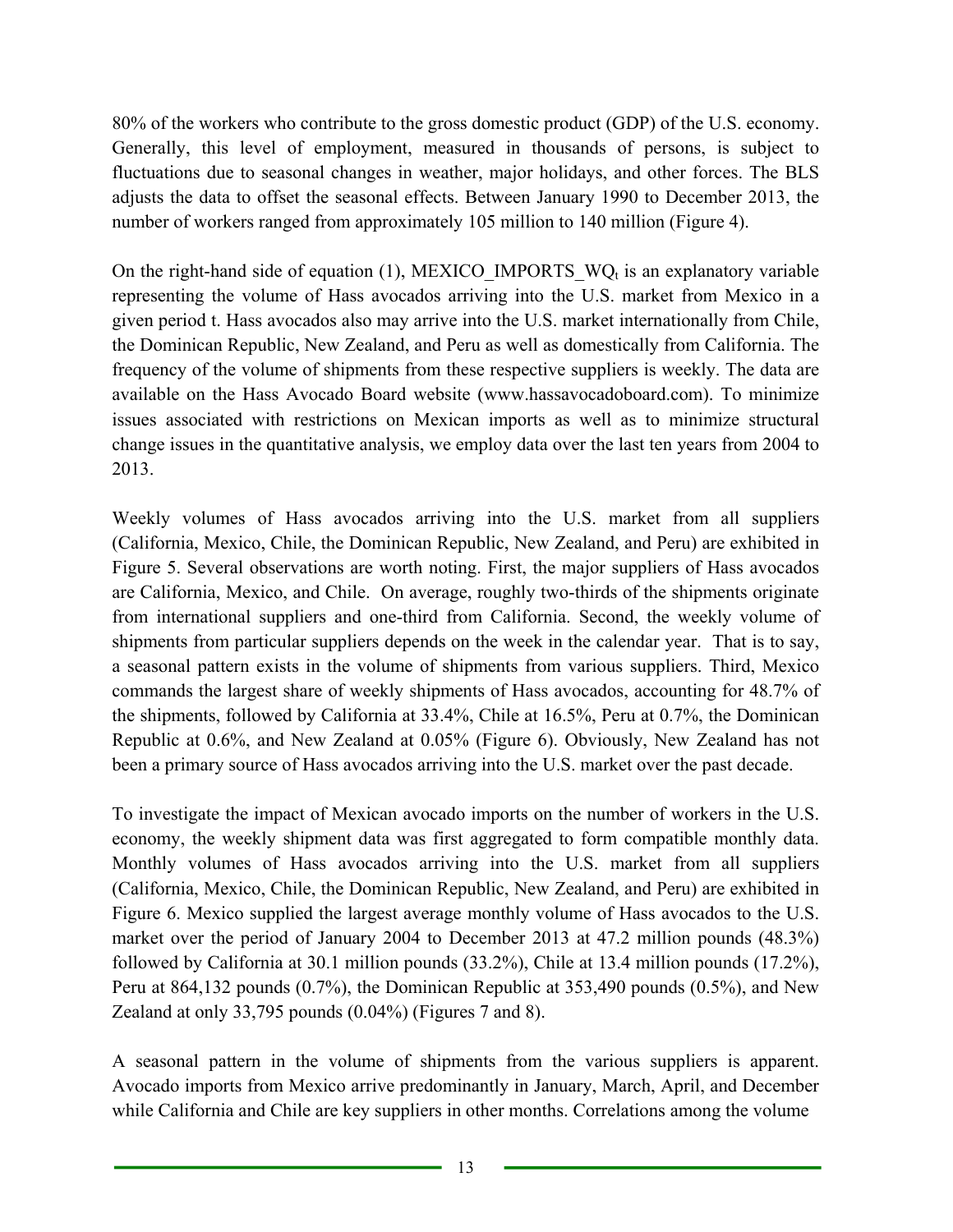

**Figure 4: Total Non-Farm Payroll, Seasonally Adjusted, January 1990 to December 2013** 

of shipments from suppliers entering the U.S. market are modest. Except for California and Chile with a correlation of their monthly shipments of -0.68 and California and Peru with a correlation of 0.37, the remaining pair-wise correlations for monthly shipments by supplier ranged from -0.29 (Mexico and California) to 0.19 (New Zealand and Chile).

In statistical terms, about 92% of the monthly changes in the level of Mexican imports of Hass avocados coming into the U.S. market over the ten year period of January 2004 through December 2013 can be explained by seasonality, trend, and cyclical factors as shown in Table 4. The variables @SEAS(1) through @SEAS(11) in Table 4 refer to monthly dummy variables ( $\omega$ SEAS(1) representing the month of January,  $\omega$ SEAS(2) representing the months of February and so on through @SEAS(11) representing the month of November). The base or reference month is arbitrarily selected to be December. The variable @TREND is a time trend where January 2004 is 0, February 2004 is 1, March 2004 is 3, and so on to 120 for December 2013. The variables  $AR(1)$  and  $AR(6)$  refer to the cyclical pattern of monthly imports from Mexico. The seasonality variables indicate that Hass avocado shipments from Mexico are significantly higher in January and March relative to December but significantly lower in June, July, August, and September relative to December over this ten-year period. An upward trend is evident in imports from Mexico as well over this ten-year period. The monthto-month growth in the level of Mexican shipments is roughly 726,505 pounds.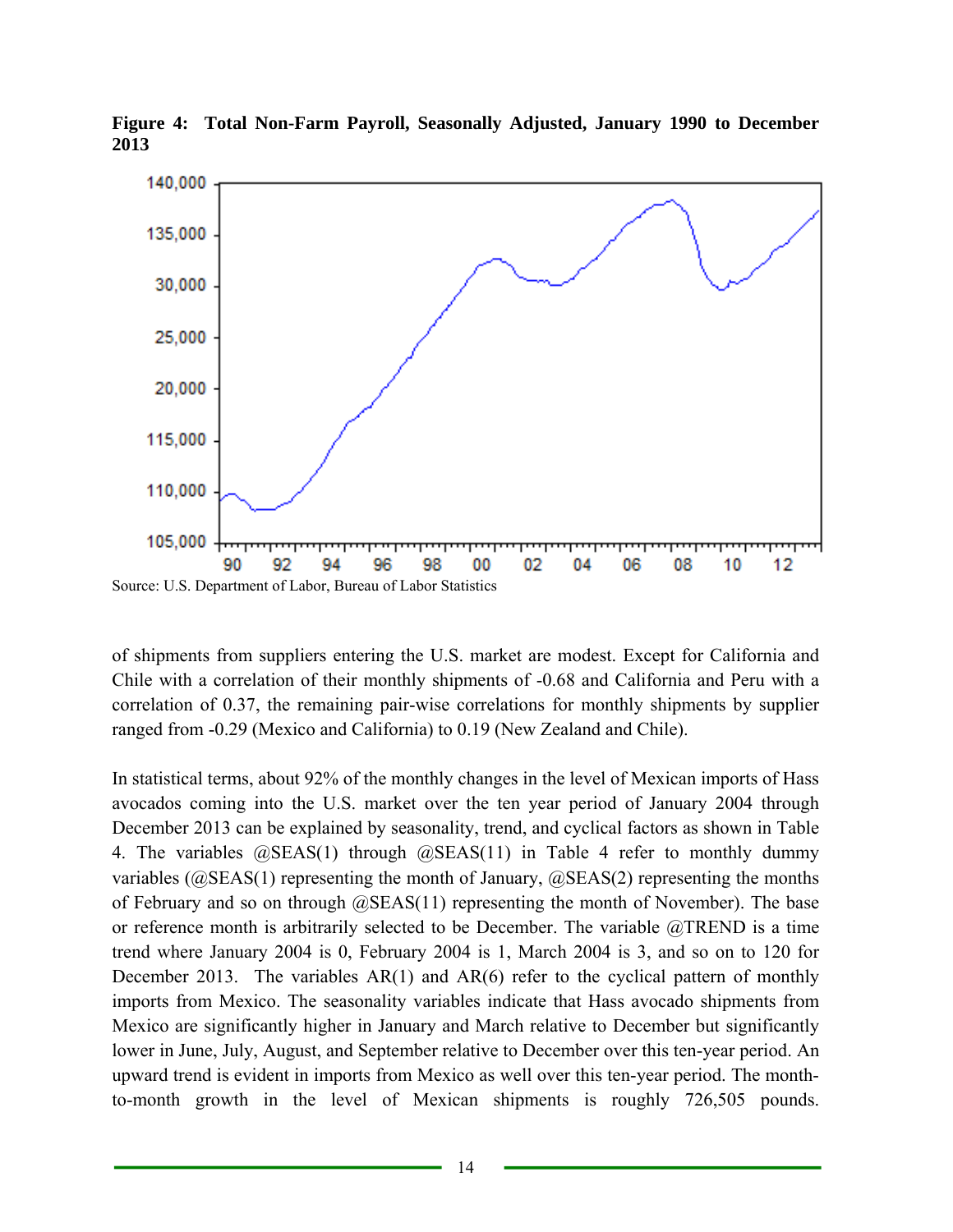

#### **Figure 5: Weekly Shipment by Volume of Avocados Arriving into the U.S. Market from All Suppliers, 2004 to 2013**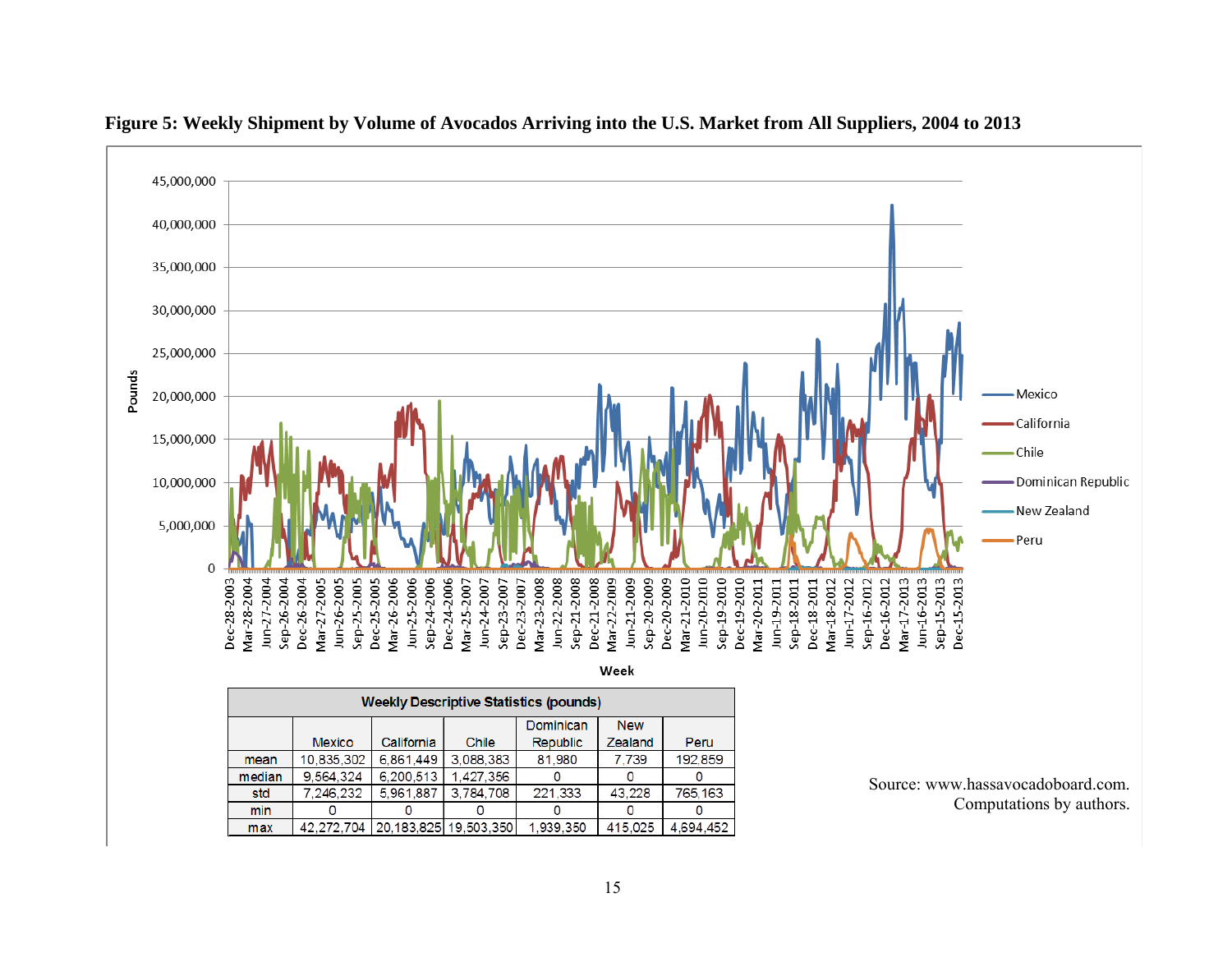

**Figure 6: Weekly Market Share of Avocados into the U.S. Market from All Suppliers, 2004 to 2013**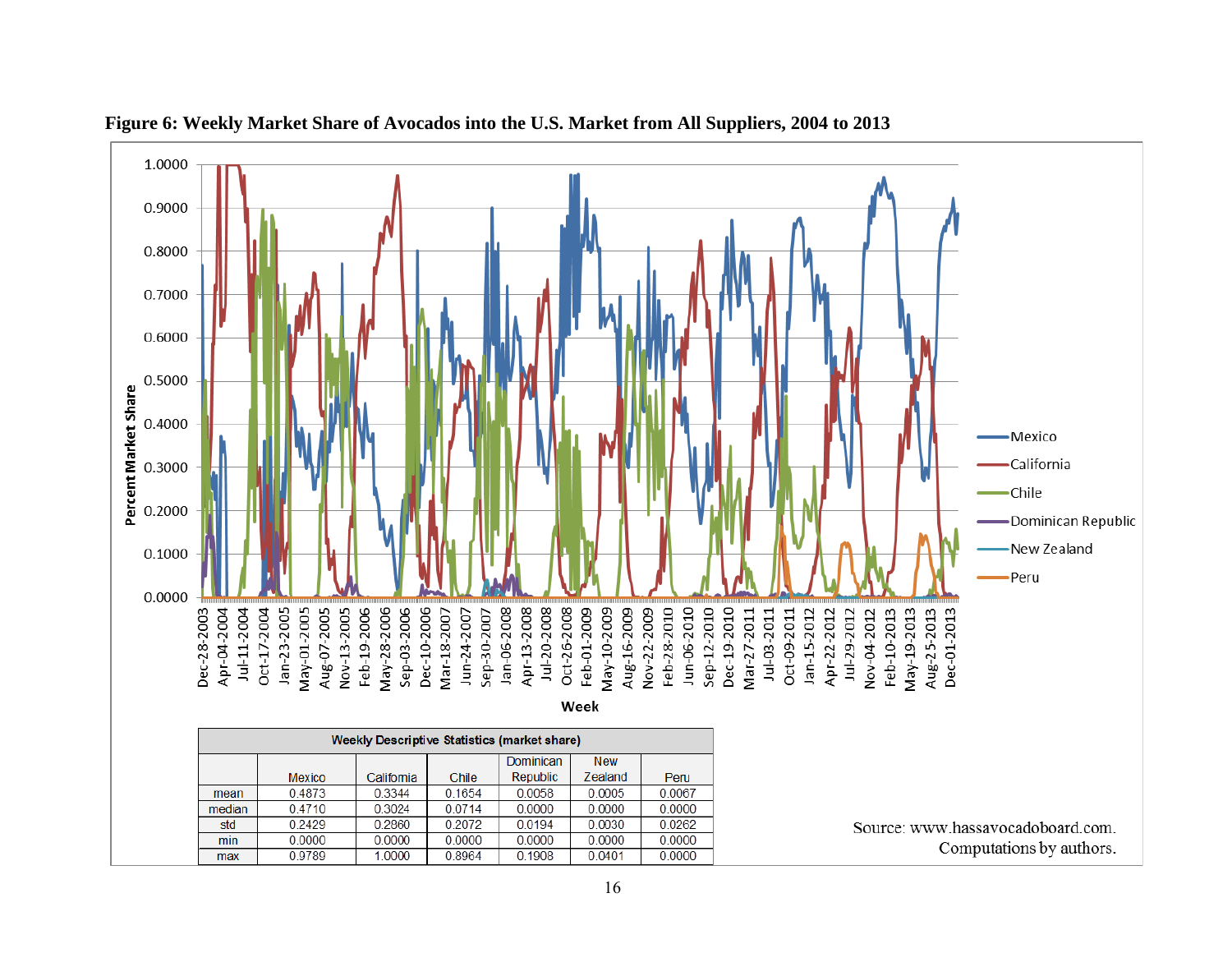

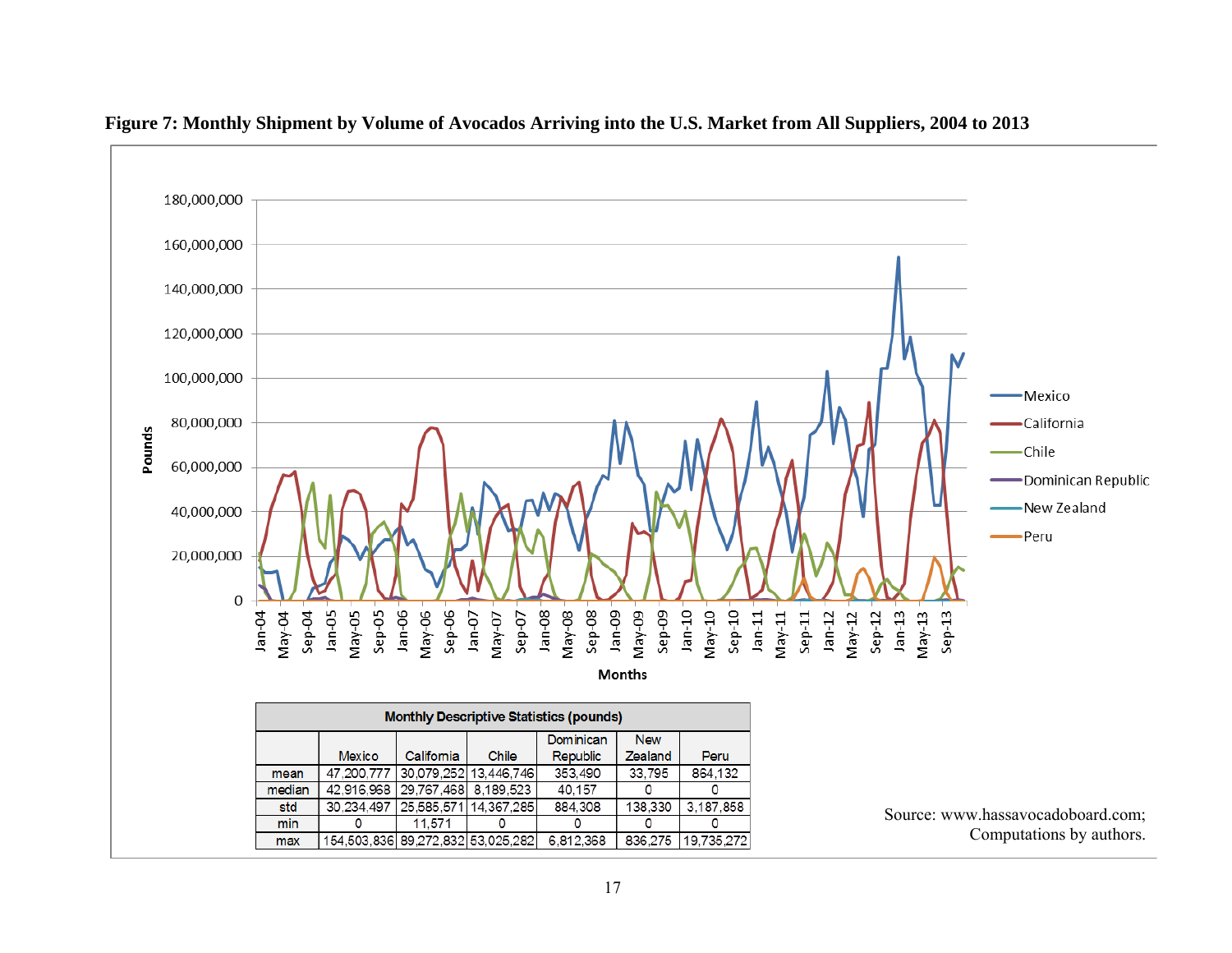

**Figure 8: Monthly Market Share of Avocados into the U.S. Market from All Suppliers, 2004 to 2013**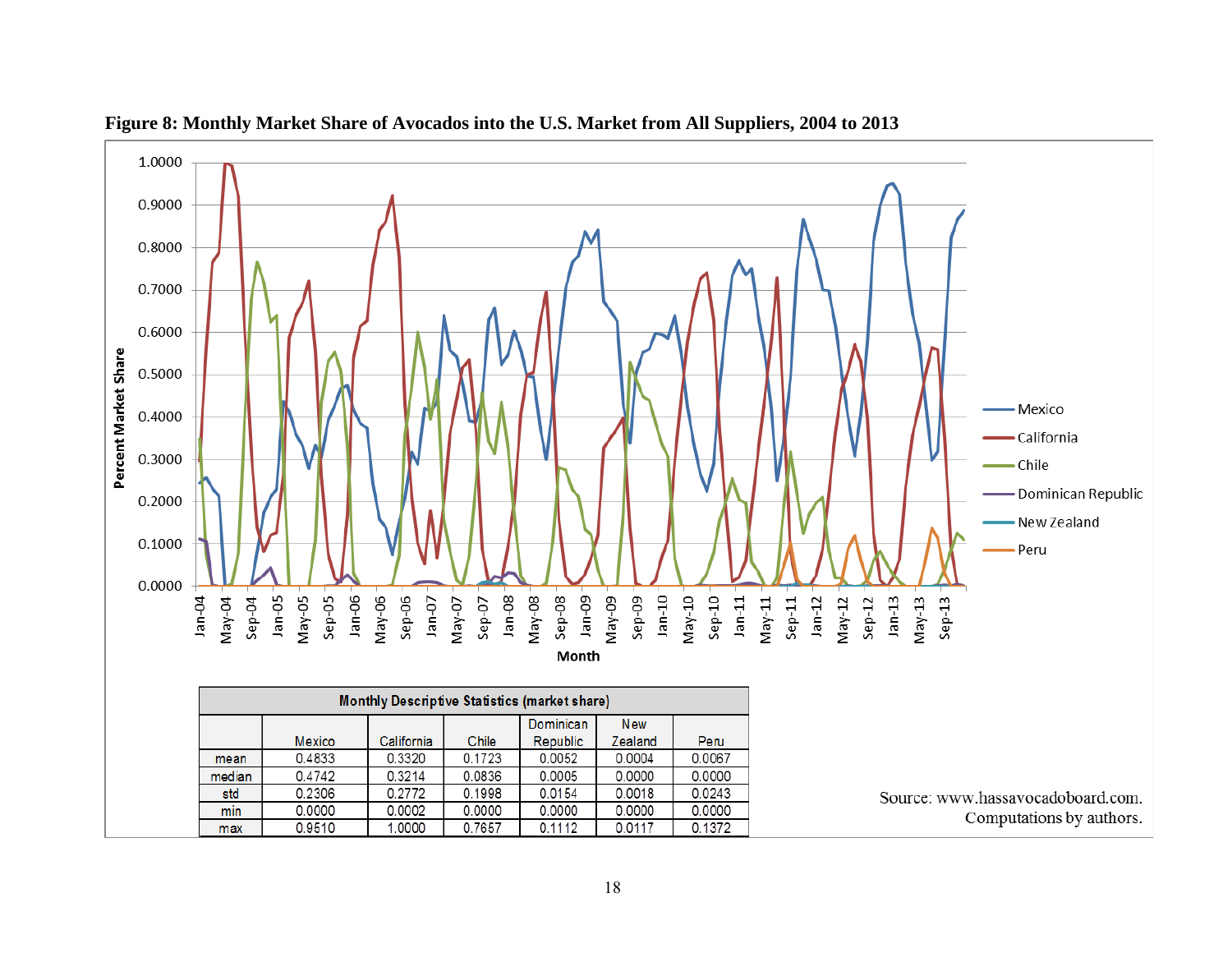| Variable                 | Coefficient   | Std. Error            | t-Statistic  | Prob.        |
|--------------------------|---------------|-----------------------|--------------|--------------|
| C                        | $-1.11E + 08$ | 13751842              | $-8.092923$  | 0.0000       |
| @SEAS(1)                 | 17950989      | 3079203.              | 5.829752     | 0.0000       |
| @SEAS(2)                 | $-1472089.$   | 4179243.              | $-0.352238$  | 0.7254       |
| @SEAS(3)                 | 10765483      | 4913764.              | 2.190883     | 0.0308       |
| @SEAS(4)                 | 2514704.      | 5426884.              | 0.463379     | 0.6441       |
| @SEAS(5)                 | -7539092.     | 5796255.              | -1.300683    | 0.1964       |
| @SEAS(6)                 | -18581085     | 6010335.              | $-3.091522$  | 0.0026       |
| @SEAS(7)                 | -29959044     | 5707741.              | $-5.248845$  | 0.0000       |
| @SEAS(8)                 | -25199389     | 5285682.              | $-4.767481$  | 0.0000       |
| @SEAS(9)                 | -19347380     | 4729561.              | -4.090735    | 0.0001       |
| @SEAS(10)                | $-3475482.$   | 3996960.              | $-0.869531$  | 0.3867       |
| @SEAS(11)                | -3458944.     | 2936240.              | $-1.178018$  | 0.2416       |
| @TREND                   | 726504.9      | 57359.46              | 12.66583     | 0.0000       |
| AR(1)                    | 0.771957      | 0.062013              | 12.44835     | 0.0000       |
| AR(6)                    | $-0.191352$   | 0.064656              | $-2.959552$  | 0.0039       |
| R-squared                | 0.930091      | Mean dependent var    |              | 49213839     |
| Adjusted R-squared       | 0.920204      | S.D. dependent var    |              | 29779644     |
| S.E. of regression       | 8412190.      | Akaike info criterion |              | 34.85034     |
| Sum squared resid        | 7.01E+15      | Schwarz criterion     |              | 35.21037     |
| Log likelihood           | -1971.469     | Hannan-Quinn criter.  |              | 34.99646     |
| F-statistic              | 94.07981      | Durbin-Watson stat    |              | 1.914094     |
| Prob(F-statistic)        | 0.000000      |                       |              |              |
| <b>Inverted AR Roots</b> | $.84 + .32i$  | .84-.32i              | $.11 + .71i$ | $.11 - .71i$ |
|                          | $-.56-.37i$   | $-.56 + .37i$         |              |              |

Dependent Variable: MEXICO\_IMPORTS\_WQ Sample (adjusted): 2004M07 2013M12

A graphical depiction of the monthly level of only Mexican avocados arriving into the U.S. market is given in Figure 9. This figure clearly demonstrates the upward trend in the level of Mexican avocados, the seasonal pattern, and the cyclical pattern. The corresponding monthly number of workers in the U.S. economy (total non-farm payroll) is exhibited in Figure 10. This measure of unemployment ranges from 129.6 million to 138.3 million over the period January 2004 to December 2013.

Figure 11 is a scatter diagram of the relationship between total non-farm payroll and Mexican imports of Hass avocados. Note the positive relationship between our measure of U.S. employment and the level of Mexican imports of Hass avocados.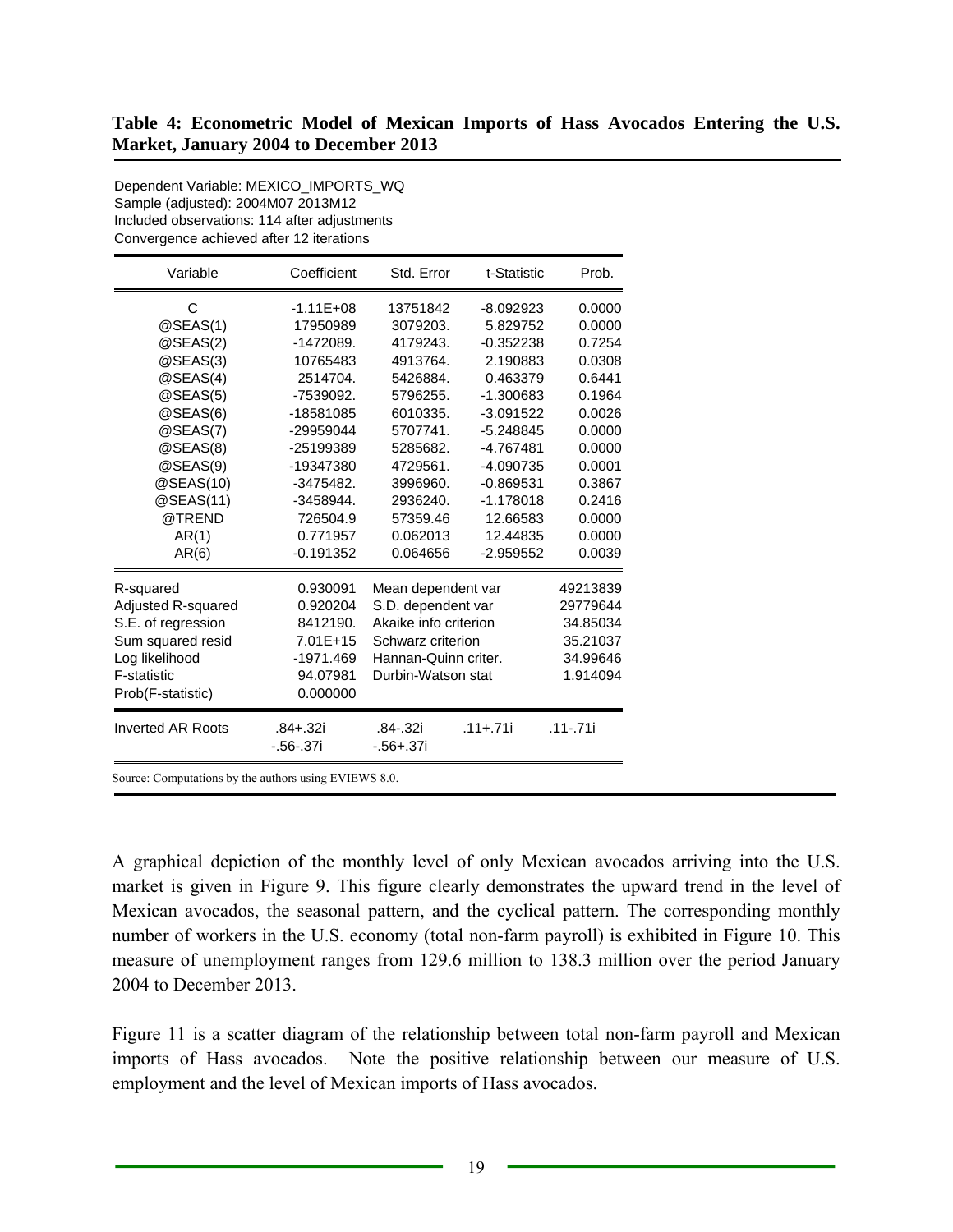

**Figure 9: Volume of Mexican Avocados Arriving into the U.S. Market, January 2004 to December 2013** 

Source: Calculations by authors.

**Figure 10: Monthly U.S. Total Non-Farm Employment, 2004 to 2013** 



Source: Department of Labor, Bureau of Labor Statistics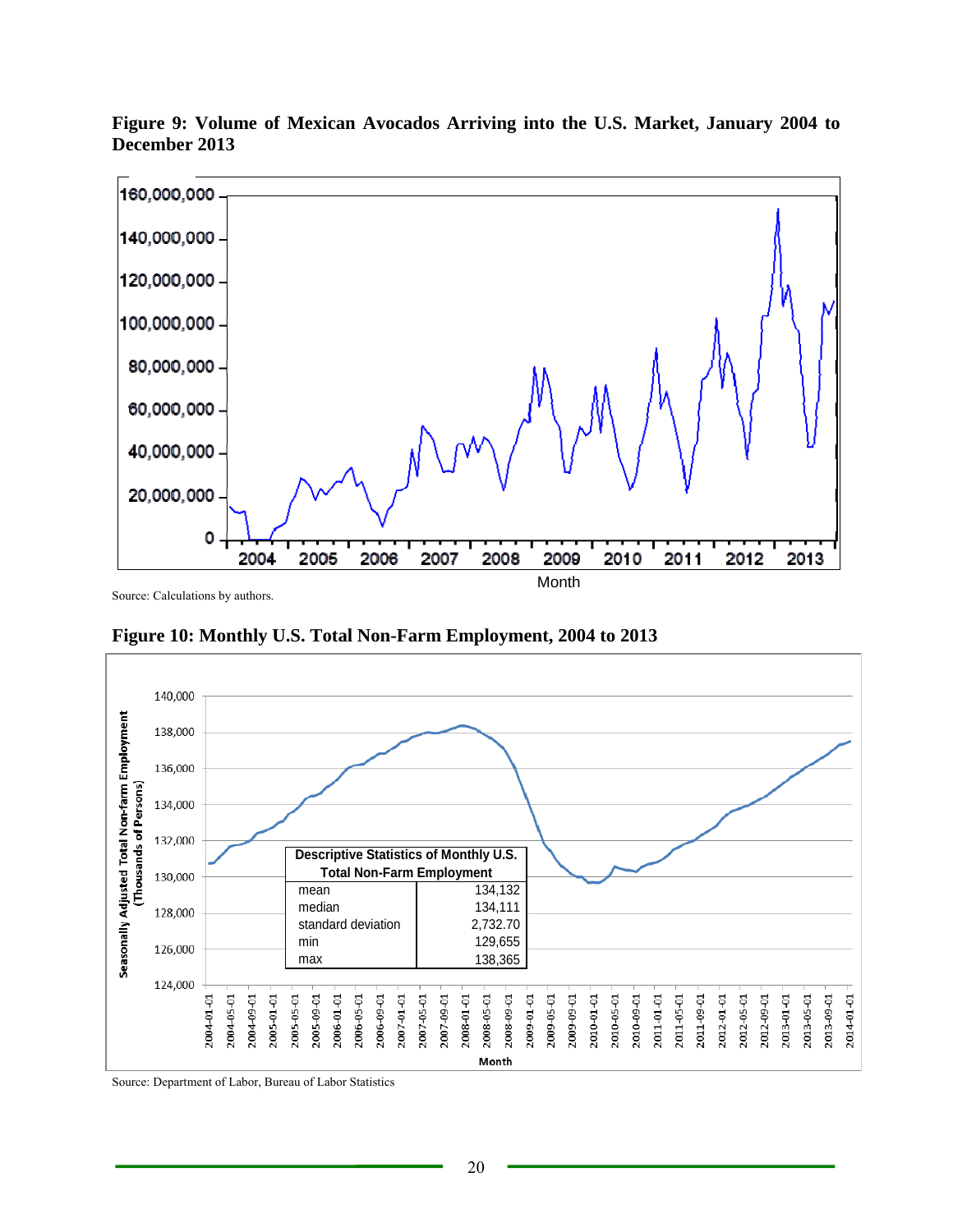



Source: Calculations by authors.

To analyze the impact of Mexican shipments of avocados to the U.S. market on the number of workers in the U.S. economy, we estimate the model generically represented in equation (1). The empirical analysis is summarized in Table 5.

In this econometric specification, we allow for a nonlinear as well as a dynamic relationship between U.S. employment and Mexican imports of avocados. The nonlinearity of the functional representation is accomplished with the use of the logarithm of the dependent variable (number of U.S. workers in thousands) and the square root of the explanatory variable (Mexican imports of Hass avocados in pounds). The dynamics of this relationship is represented through the use of a second-degree polynomial distributed lag with two lags and the use of endpoint restrictions. This optimal lag length and degree of polynomial were determined by examining various combinations of polynomial degrees (2 and 3) and various lag lengths (1 through 12) via the use of model selection criteria (Akaike information criterion, Schwarz information criterion, and Hannan-Quinn information criterion).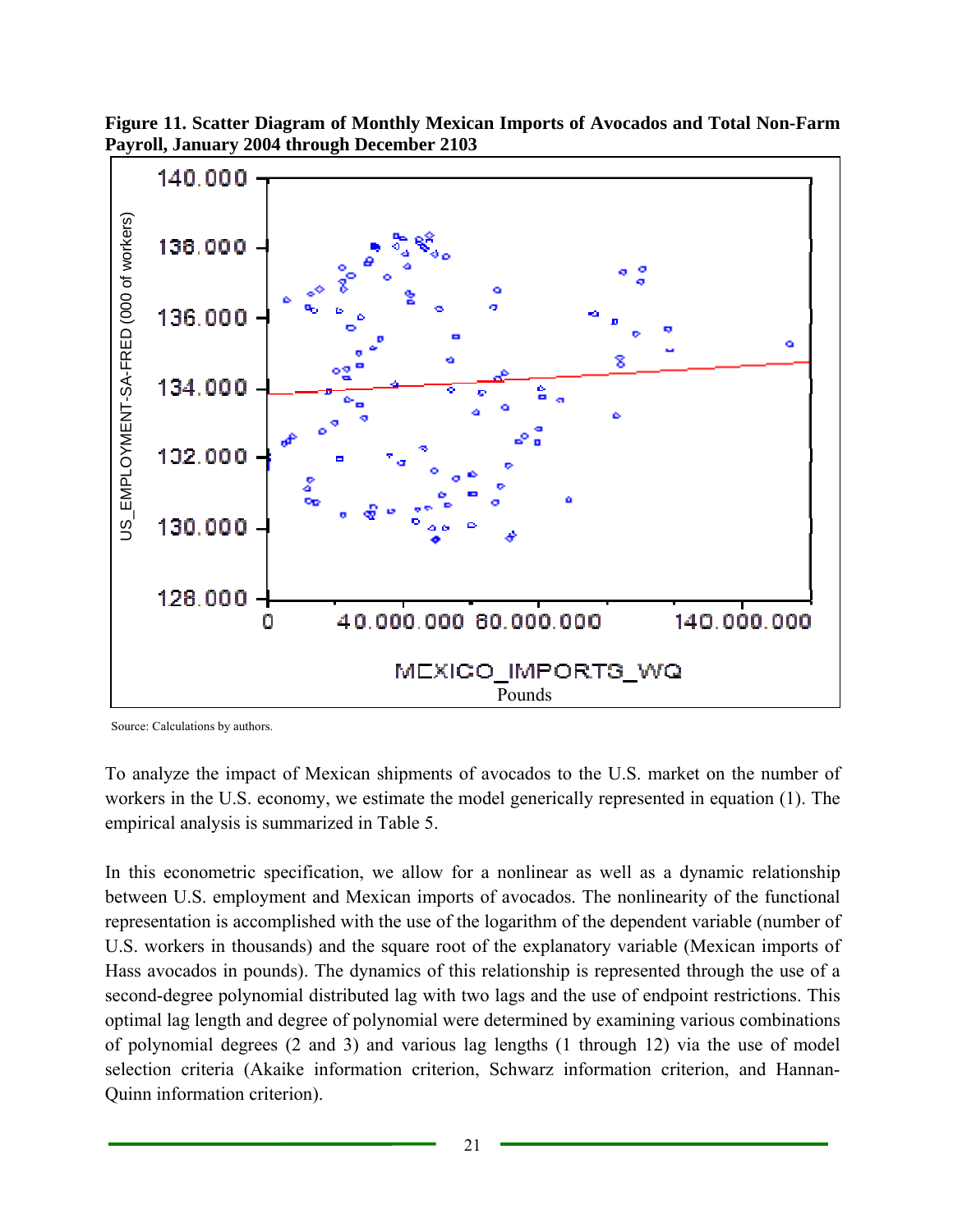#### **Table 5: Econometric Analysis of the Impact of Mexican Imports of Avocados on the Number of Workers in the U.S. Economy**

Dependent Variable: LOG(US\_EMPLOYMENT\_SA\_FRED) Method: Least Squares Included observations: 115 after adjustments; Convergence achieved after 7 iterations

| Variable                                                                                                                         | Coefficient                                                                      | Std. Error                                                                                                                           | t-Statistic                                                    | Prob.                                                                     |
|----------------------------------------------------------------------------------------------------------------------------------|----------------------------------------------------------------------------------|--------------------------------------------------------------------------------------------------------------------------------------|----------------------------------------------------------------|---------------------------------------------------------------------------|
| С<br>US_RECESSIONS(-10)<br>PDL01<br>AR(1)<br>AR(3)                                                                               | 11.80624<br>$-0.001612$<br>1.15E-07<br>1.445334<br>$-0.456013$                   | 0.008249<br>0.000544<br>6.87E-08<br>0.023182<br>0.023195                                                                             | 1431.252<br>$-2.961980$<br>1.677120<br>62.34748<br>$-19.65977$ | 0.0000<br>0.0037<br>0.0964<br>0.0000<br>0.0000                            |
| R-squared<br>Adjusted R-squared<br>S.E. of regression<br>Sum squared resid<br>Log likelihood<br>F-statistic<br>Prob(F-statistic) | 0.998056<br>0.997985<br>0.000908<br>9.07E-05<br>644.8783<br>14115.57<br>0.000000 | Mean dependent var<br>S.D. dependent var<br>Akaike info criterion<br>Schwarz criterion<br>Hannan-Quinn criter.<br>Durbin-Watson stat |                                                                | 11.80713<br>0.020225<br>-11.12832<br>$-11.00897$<br>-11.07988<br>1.818093 |
| <b>Inverted AR Roots</b>                                                                                                         | .97-.08i                                                                         | $.97 + .08i$                                                                                                                         | $-49$                                                          |                                                                           |
| Lag Distribution of SQRT_MEXICO_IMPORTS<br>$^{\star}$                                                                            | 0<br>$\overline{2}$                                                              | Coefficient<br>8.6E-08<br>1.2E-07<br>8.6E-08                                                                                         | Std. Error<br>5.2E-08<br>6.9E-08<br>5.2E-08                    | t-Statistic<br>1.67712<br>1.67712<br>1.67712                              |
|                                                                                                                                  | Sum of<br>Lags                                                                   | 2.9E-07                                                                                                                              | 1.7E-07                                                        | 1.67712                                                                   |

Source: Computations by the authors using EVIEWS 8.0.

During this last ten years, the U.S. economy was in recession from December 2007 to June 2009. To capture the impact of this recessionary period on U.S. employment, we use a zero-one indicator variable, 1 for the time period December 2007 to June 2009 and 0 otherwise. We considered contemporaneous and lags of this indicator variable. Again on the basis of model selection criteria, the optimal lag for this variable associated with the recessionary period was 10 months.

As indicated in Table 5, more than 99% of the variability in total non-farm payroll is accounted for by the ten-month lag of the recessionary period and the two-month polynomial distributed lag of Mexican imports of Hass avocados. A serial correlation correction for the systematic pattern in the error term of the model was necessary. This pattern is represented by the AR(1) term and the AR(3) term. Hence the error term follows an autoregressive process of order 1 and of order 3.

The econometric model results in Table 5 also indicate that the U.S. recession from December 2007 to June 2009 negatively affected the total non-farm payroll. The number of workers in the U.S. economy was lower by 0.16% during this recession relative to the non-recessionary period.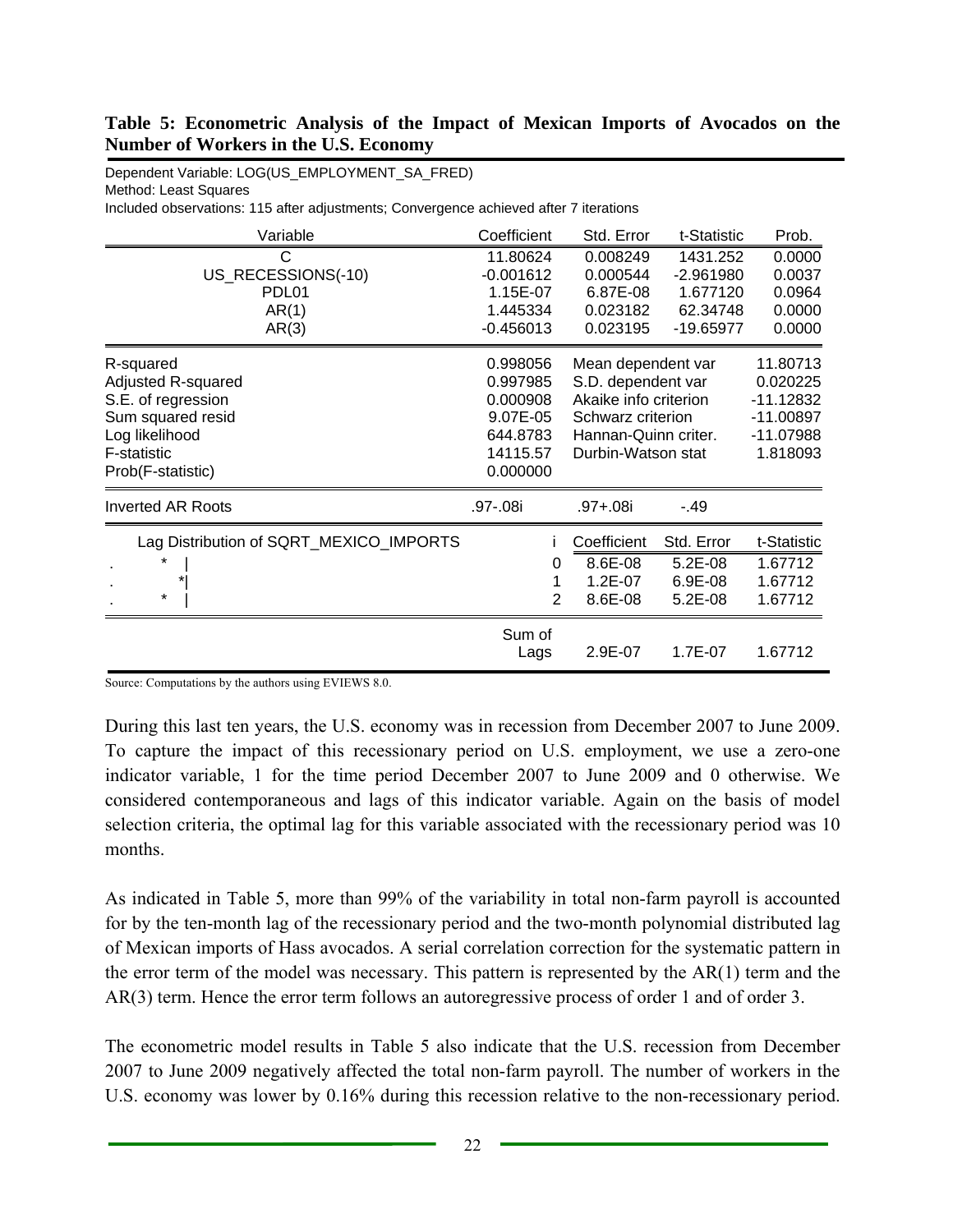The impact of the recessionary period was not contemporaneous. This impact on total non-farm employment was delayed by 10 months.

Also, the results indicate clearly that a rise (fall) in the volume of Mexican imports of avocados results in a rise (fall) in the level of U.S. employment. Without question, a statistically significant and positive relationship exists between Mexican imports of Hass avocados and the level of U.S. employment. Because of the use of the second-degree polynomial distributed lag with endpoint restrictions as well as the optimal lag length of two months, Mexican imports of Hass avocados have a contemporaneous or short-run impact on U.S. employment as well as a long-run or cumulative impact on U.S. employment. Changes in the level of Mexican imports of avocados affect U.S. employment not only immediately but up to two months later. The magnitudes of the short-run and the long-run impacts differ by a factor of 3.37.

We consider now marginal effects, that is, changes in the level of the number of workers in the U.S. economy attributable to unit changes in the level of Mexican imports of avocados. These marginal effects depend on three factors: (1) the estimated coefficients (both short-term and longterm) associated with the level of Mexican imports, (2) the number of workers in the U.S. economy, and (3) the level of Mexican imports. Put another way, the marginal effects vary by calendar year due to variations in Mexican imports of avocados and in the number of U.S. workers.

Table 6 provides the short-run and long-run or cumulative average impact of a million pound change in shipments of Mexican avocados on total non-farm payroll (non-farm workers) for calendar years 2004 through 2013. Over the entire period of 2004 through 2013, the incremental impact of a million pound increase in shipments of Mexican avocados on U.S. employment ranged from a high of 1,823 in 2004 to a low of 638 in 2013 in the short run and from a high of 6,148 in 2004 to a low of 2,151 in 2013 over the long run. As can be seen in Table 6, the marginal effects of Mexican avocado shipments on U.S. employment have been on the decline, with some exceptions.

Another way to summarize the impact of changes in Mexican shipments of avocados on total nonfarm payroll is through the use of elasticities. Elasticities measure the impact of the change in one variable on another in percentage terms. An elasticity is calculated as the percentage change in a first variable divided by the corresponding percentage change in a second variable. If the percentage change in first variable is greater than the percentage change in the second variable then the calculated elasticity is greater than 1. In that case, the relationship of the first variable relative to the second variable is termed "elastic." Conversely, if the percentage change in first variable is smaller than the percentage change in the second variable then the calculated elasticity is less than 1. In that case, the relationship of the first variable relative to the second variable is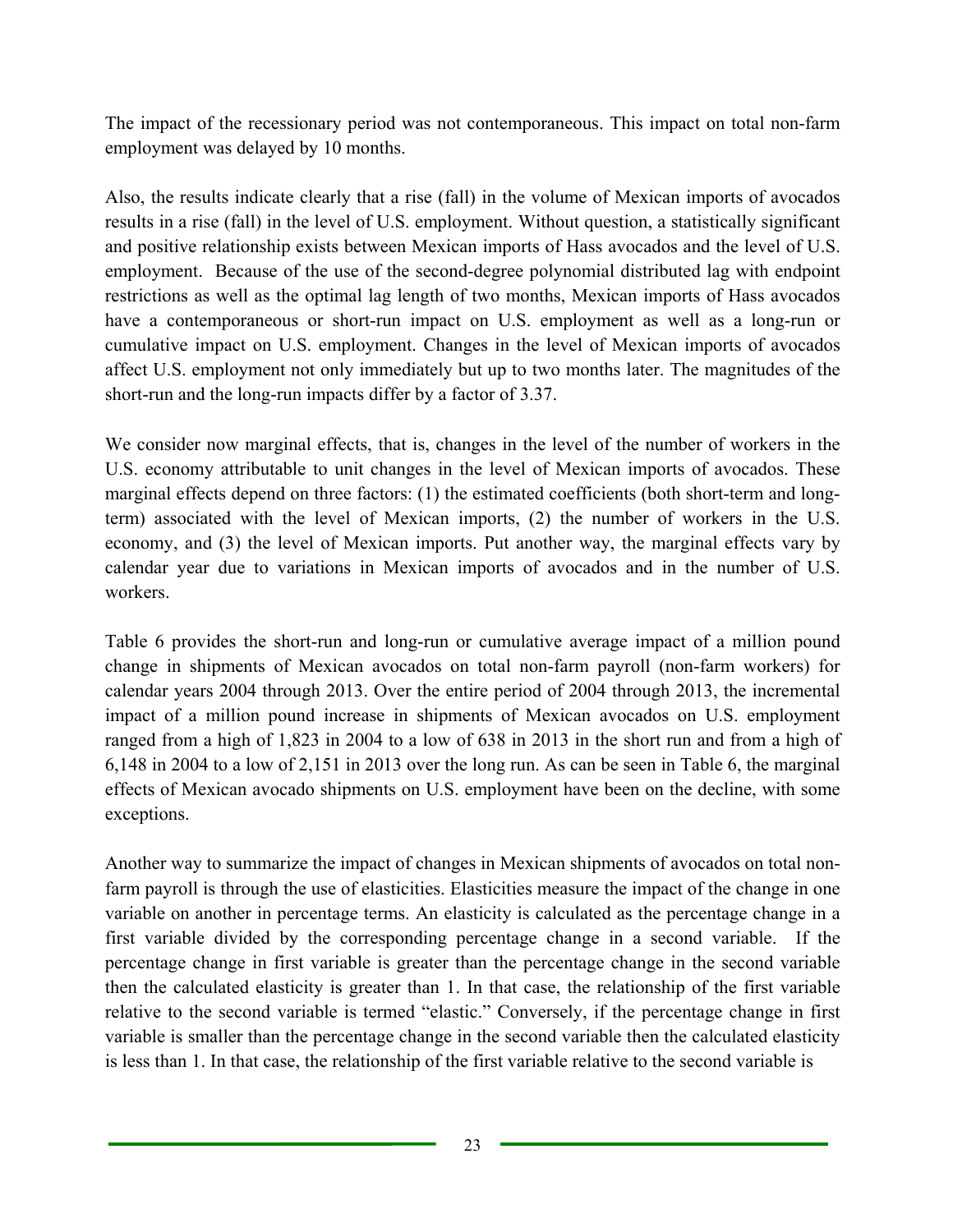| Year                      | <b>Short-Run Impact</b> | <b>Long-Run Impact</b> |
|---------------------------|-------------------------|------------------------|
| 2004                      | 1,823                   | 6,148                  |
| 2005                      | 1,180                   | 3,978                  |
| 2006                      | 1,399                   | 4,719                  |
| 2007                      | 946                     | 3,190                  |
| 2008                      | 918                     | 3,095                  |
| 2009                      | 784                     | 2,643                  |
| 2010                      | 836                     | 2,820                  |
| 2011                      | 780                     | 2,630                  |
| 2012                      | 666                     | 2,247                  |
| 2013                      | 638                     | 2,151                  |
|                           |                         |                        |
| Overall from 2004 to 2013 | 961                     | 3,241                  |

**Table 6: Short-Run and Long-Run Impacts of a Million Pound Increase in Mexican Imports of Avocados on the Number of Workers in the U.S. Economy** 

Source: Calculations by authors.

termed "inelastic." Because elasticities are calculated as the ratio of percentage changes, they are not sensitive to units of measurement.

Based on the marginal effects calculated from the results in Table 6, the short-run and long-run elasticities of U.S. non-farm employment relative to Mexican shipments of avocados for each calendar year are provided in Table 7. These elasticities, like the marginal effects, vary by year due to the nonlinear relationship between Mexican imports of avocados and total non-farm payroll. Note that these elasticities are quite small (inelastic) as would be expected. For example, for calendar year 2013, the short-run elasticity of total non-farm payroll attributable to Mexican imports of avocados is 0.00041043 while the long-run or cumulative elasticity is 0.00138402. On average over the full period of 2004 to 2013, a one-percent increment in the volume of Mexican avocados entering the U.S. market leads to a short-run increase of 0.0002884% in total non-farm payroll (the short-run elasticity) and to a cumulative (over two months) impact of 0.00097265% (the long-run elasticity). Hence, over the period, a one-percent change in the volume of Mexican shipments of avocados (equivalent to 472,008 pounds on average) translates into an immediate change (one-month) of roughly 393 workers in the U.S. economy and into a cumulative change of about 1,326 workers in the U.S. economy (over two months).

To compare these results with those from those of the IMPLAN model for the calendar year 2012, we can use the calculated elasticities to calculate the change in U.S. employment in 2013 from the change in Mexican shipments of avocados that year. The volume of Mexican shipments of avocados grew by 17.01% percent on average from 2012 to 2013. The short-run elasticity of Mexican shipments of avocados on total non-farm payroll for calendar year 2012 is 0.00038128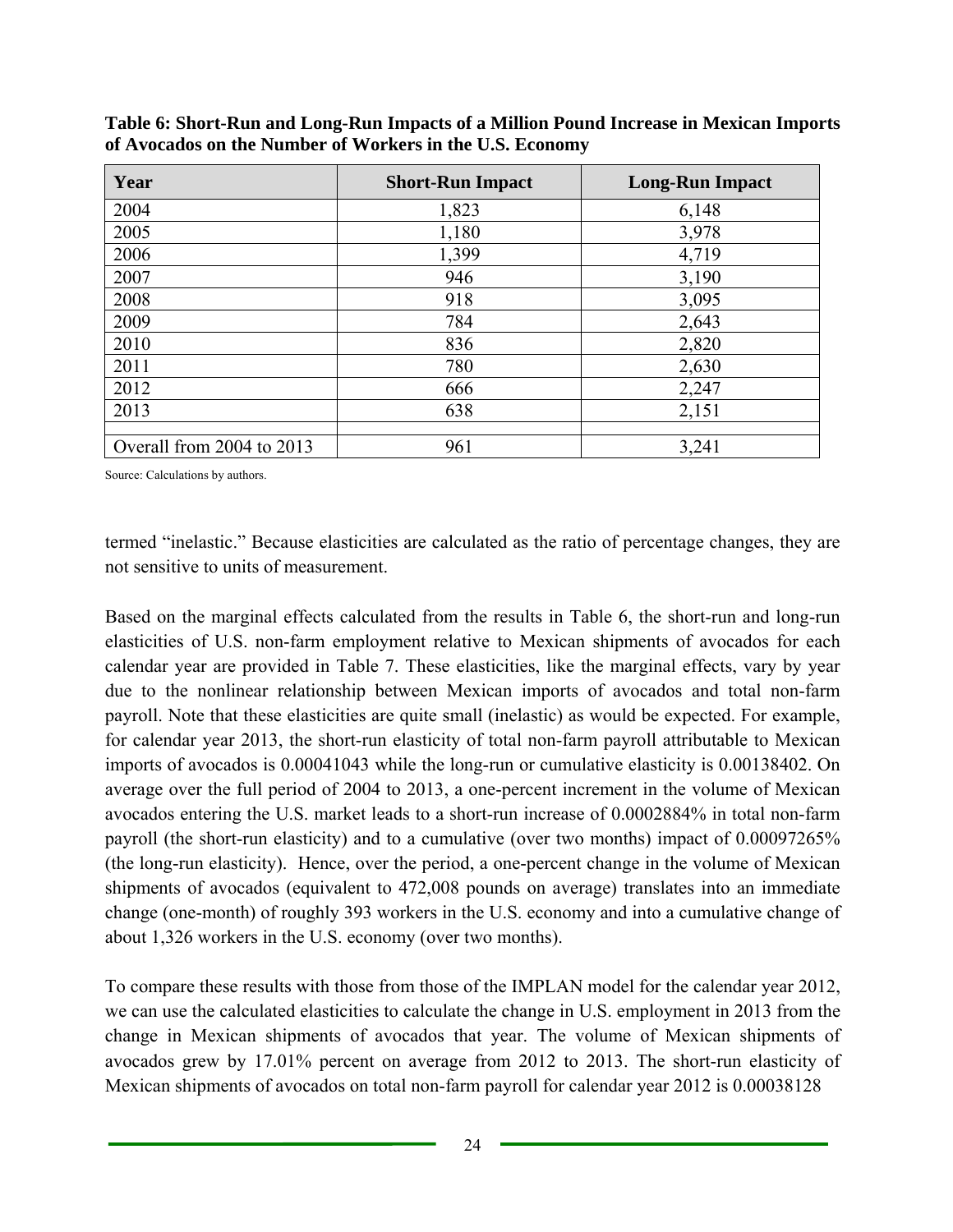| Year                      | <b>Short-Run Elasticities</b> | <b>Long-Run Elasticities</b> |
|---------------------------|-------------------------------|------------------------------|
| 2004                      | 0.00008046                    | 0.00027132                   |
| 2005                      | 0.00021170                    | 0.00071389                   |
| 2006                      | 0.00018943                    | 0.00063878                   |
| 2007                      | 0.00027208                    | 0.00091749                   |
| 2008                      | 0.00028077                    | 0.00094678                   |
| 2009                      | 0.00031604                    | 0.00106571                   |
| 2010                      | 0.00029727                    | 0.00100242                   |
| 2011                      | 0.00032475                    | 0.00109510                   |
| 2012                      | 0.00038128                    | 0.00128571                   |
| 2013                      | 0.00041043                    | 0.00138402                   |
|                           |                               |                              |
| Overall from 2004 to 2013 | 0.00028844                    | 0.00097265                   |

**Table 7: Short-Run and Long-Run Elasticities for Total Non-Farm Payroll Due to Unit Percentage Changes in the Level of Mexican Imports of Avocados, 2004 to 2013** 

Source: Calculations by authors.

and the long-run elasticity is 0.00128571. Consequently, the impact of this 17.01% change in Mexican avocado shipments (13,670,075 pounds) entering the U.S. market was a change of 8,697 workers in the U.S. economy in the short-run (on-month on average) and a change of 29,326 workers in the long-run (over two months on average).

Instead of the elasticities, we can use the calculated marginal effects provided in Table 6 to determine the effects of the same change in Mexican shipments of avocados on U.S. employment. In this case, the results are quite similar to those obtained using elasticities. In this case, the increase of Mexican shipments of avocados by 13,670,075 pounds between 2012 and 2013 results in an increase of 9,108 U.S. workers in the short-run and an increase of 30,713 workers in the long-run.

Our estimate of the number of jobs attributable to the Mexican imports of avocados in 2012 from the IMPLAN model was 11,248 which falls easily into the interval of 8,697 to 9,108 additional workers in the short-run to 29,326 to 30,713 additional workers in the U.S. economy in the longrun for calendar year 2012 estimated using the elasticities and marginal effects, respectively, from the econometric model discussed in this section. Thus, our results are robust with respect to the impact of Mexican imports of avocados on employment levels in the U.S. economy. We can, therefore, conclude with a high degree of statistical confidence that the IMPLAN results are accurate in their measurement of the effects of Mexican avocado imports on the U.S. economy.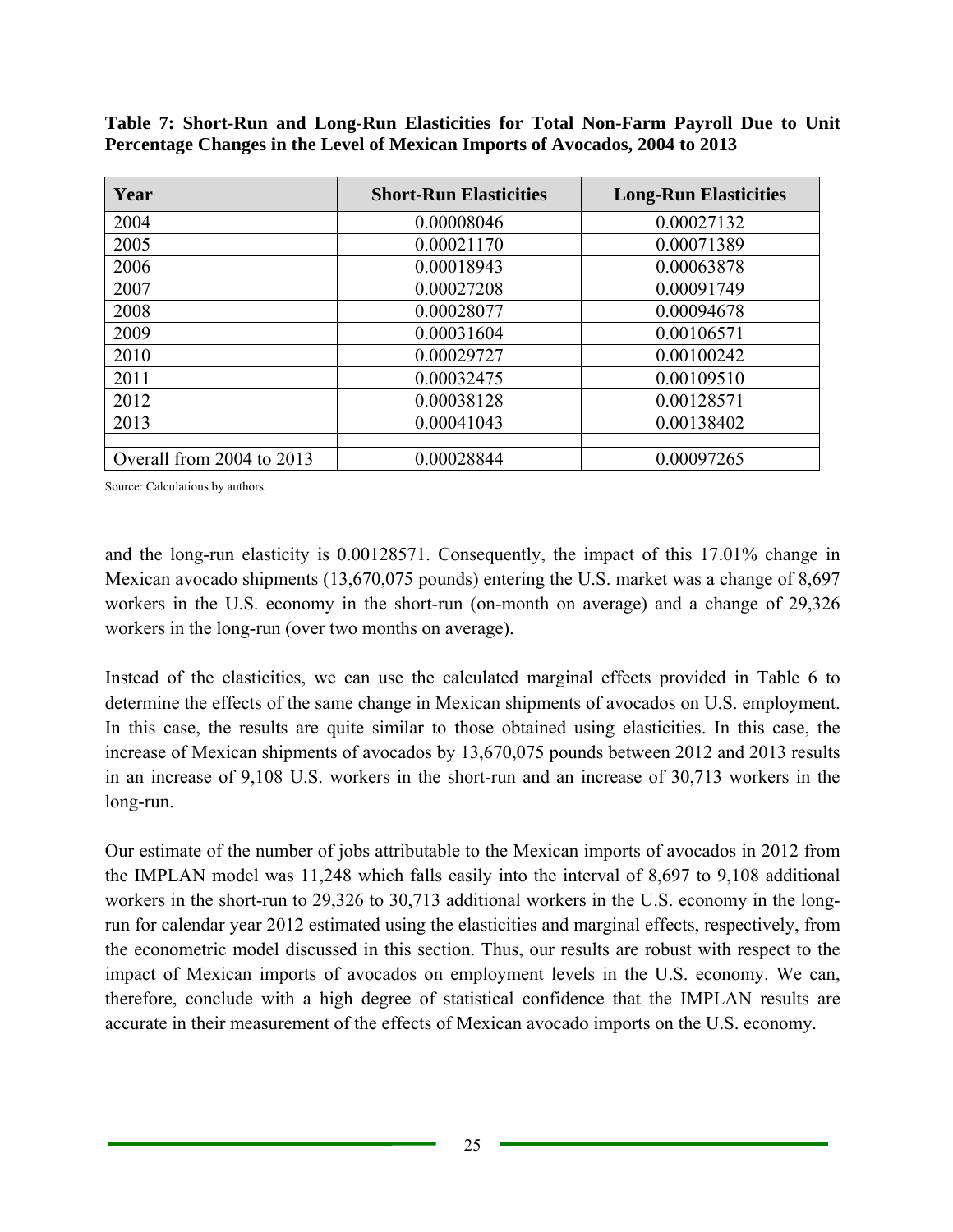# **Conclusions and Implications**

The primary conclusion from this study is that imports of avocados from Mexico have a positive and statistically significant effect on the U.S. economy. Specifically, this study finds that Mexican avocados contributed the following to the U.S. economy in 2012:

- \$1.7 billion in output or spending;
- \$1.2 billion to the U.S. GDP (value-added);
- $\bullet$  11,248 jobs;
- \$690 million in labor income; and
- $\bullet$  \$165 million in taxes:

The study finds that every dollar of avocado imports from Mexico generates \$2.27 dollars in output, \$1.59 in U.S. GDP, and \$0.91 in labor income. Every million dollars of imports generates 14.8 U.S. jobs.

A separate econometric analysis of the impact of shipments of avocados from Mexico corroborated these results. The econometric analysis found that shipments of Mexican avocados in 2012 added between 9,000 workers and 30,000 workers to the U.S. economy in that year, a result consistent with the 11,248 jobs added found in the IMPLAN analysis.

The implication of this study is straight forward. Imports of Mexican avocados are pro-growth for the U.S. economy. Given the steep predicted growth path of imports of Mexican avocados, their currently positive contribution to the U.S. economy will only intensify over the years. Any trade policy or other actions to reduce the level of avocado imports would have a substantial and growing negative impact on the U.S. economy.

# **References**

IMPLAN Group, LLC., "The Controlled Vocabulary of IMPLAN-Specific Terms." Huntersville, North Carolina, 2013a. Available online at: https://implan.com/index.php?option=com\_ glossary&Itemid=12

\_\_\_\_\_\_\_\_\_\_\_\_\_\_\_, "What is IMPLAN?" Huntersville, North Carolina, 2013b. Available online at: http://implan.com/index.php?option=com\_multicategories&view=article&id=282:what-isimplan&Itemid=71

Hass Avocado Board. "Shipment Data – Volume Data," Industry Website. Online at: www.hassavocadoboard.com